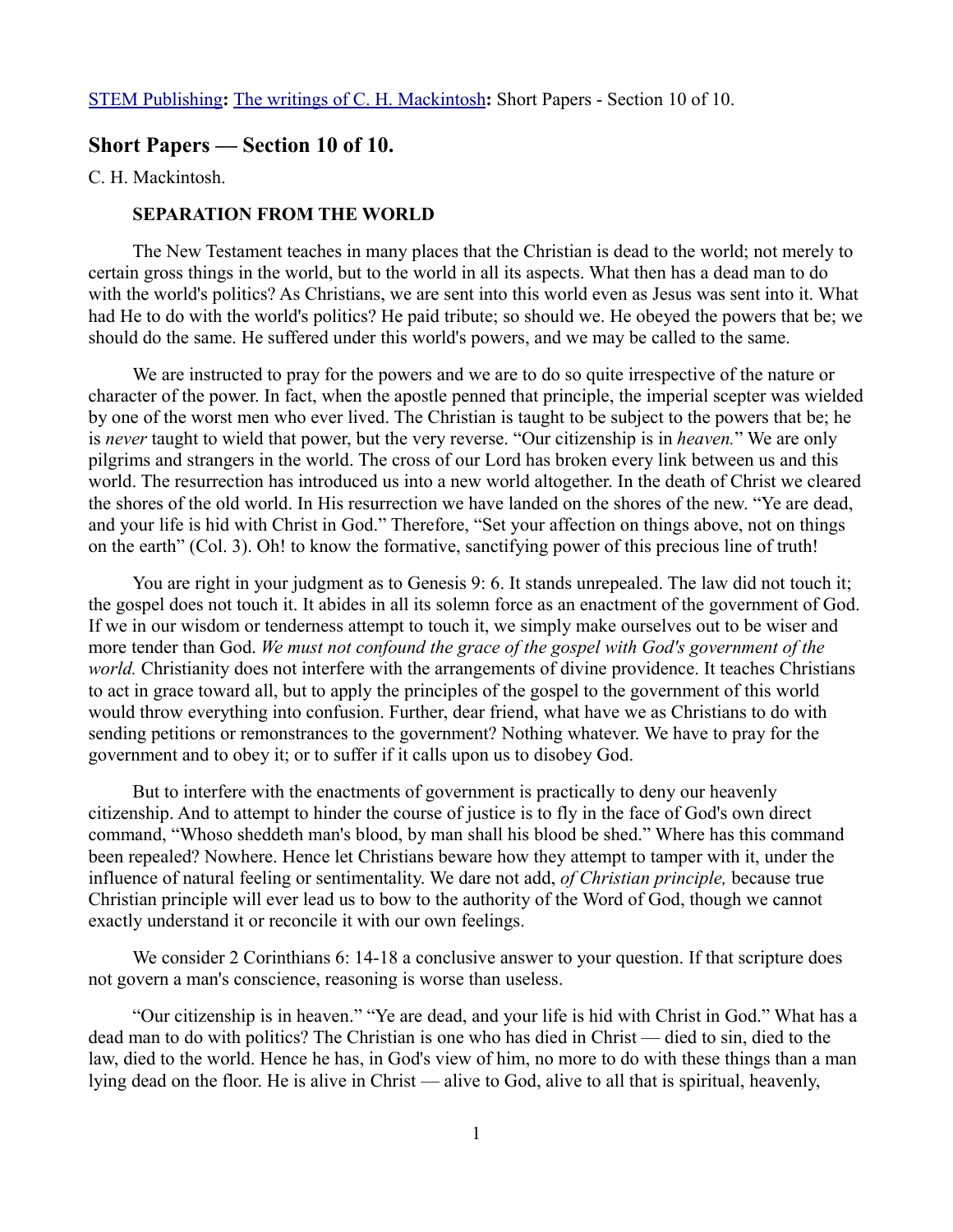divine. He is in the new creation. His morals, his religion, his politics are all in the new creation — all heavenly, all divine. He is done with the world in spirit and principle. He is in it, to walk as a pilgrim and stranger. He is *in* it to live as a Christian, as a spiritual, heavenly man. He is not *of* it to walk as a worldly, carnal, natural man. "If any man be in Christ, he is a new creation." May we live in the power of these things.

# **FALSE POSITIONS AND UNEQUAL YOKES**

It was certainly very wrong of you to take a false oath and still more wrong of those who compelled you to take it for their gain. We do not believe it to be "the unpardonable sin," but you are bound to confess the sin and get out of a false position. Do not trifle with conscience, else you may get into a state which can only be compared to hell upon earth. No human power should have induced you to tell a lie, much less to swear one!

We feel deeply for you. You are evidently in a false and very trying position, but it is one thing to see this and another thing to know how to get out of it. *It is clearly wrong for a Christian to be yoked with an unbeliever for any object.* The fact of your having entered into this partnership in ignorance may account for your entrance, but it cannot justify your continuance therein. You have only to bow down before your Lord and confess your failure and look to Him to deliver you out of your false position. Beware how you act. Do nothing rashly. You must seek to act honorably toward your partner and toward all to whom you owe anything. God honors the bent of the heart and conscience in a right direction, and we must not do wrong things in seeking to get out of a position.

We need to know more of the circumstances of your case before attempting to give you any opinion. As you have put the matter, you seem to be in a false position. The sooner you get out of it the better. But then care must be taken to do things in a right way. It is certain that no worldly advantage should induce you to remain in a position which robs you of communion with God and His people. So far as you have informed us, it would seem to be distinctly an instance of the "unequal yoke." May the Lord give you grace to do the right thing in a right way.

We believe there are two evils involved in such membership as you name. In the first place, you are unequally yoked together with unbelievers, which you are expressly told not to be (2 Cor. 6: 14). In the second place, you surrender your individual responsibility and become merged in an organization for whose every act you are morally responsible.

There is nothing in Scripture to hinder your being a *servant* of such a company as you name. To be a *partner* would be an "unequal yoke" which 2 Corinthians 6: 14 expressly forbids.

We most assuredly judge it to be contrary to God's will for a Christian son to enter into partnership with an unconverted father, or vice versa. It is an unequal yoke in spite of the natural relationship. A son may serve under a father, but a deed of partnership involves an unequal yoke.

### **MILITARY SERVICE**

Our Lord Jesus Christ has left us an example that we should follow His steps. Can we trace His footsteps into a field of battle? We are called to walk even as He walked. Is it walking like Him to go to war? True, we fail in many things, but if we are asked if it be right for a Christian to go to war, we can only answer the question by a reference to Christ. How did He act? What did He teach? Did He ever take the sword? Did He come to destroy men's lives? Did He not say, "He that taketh the sword shall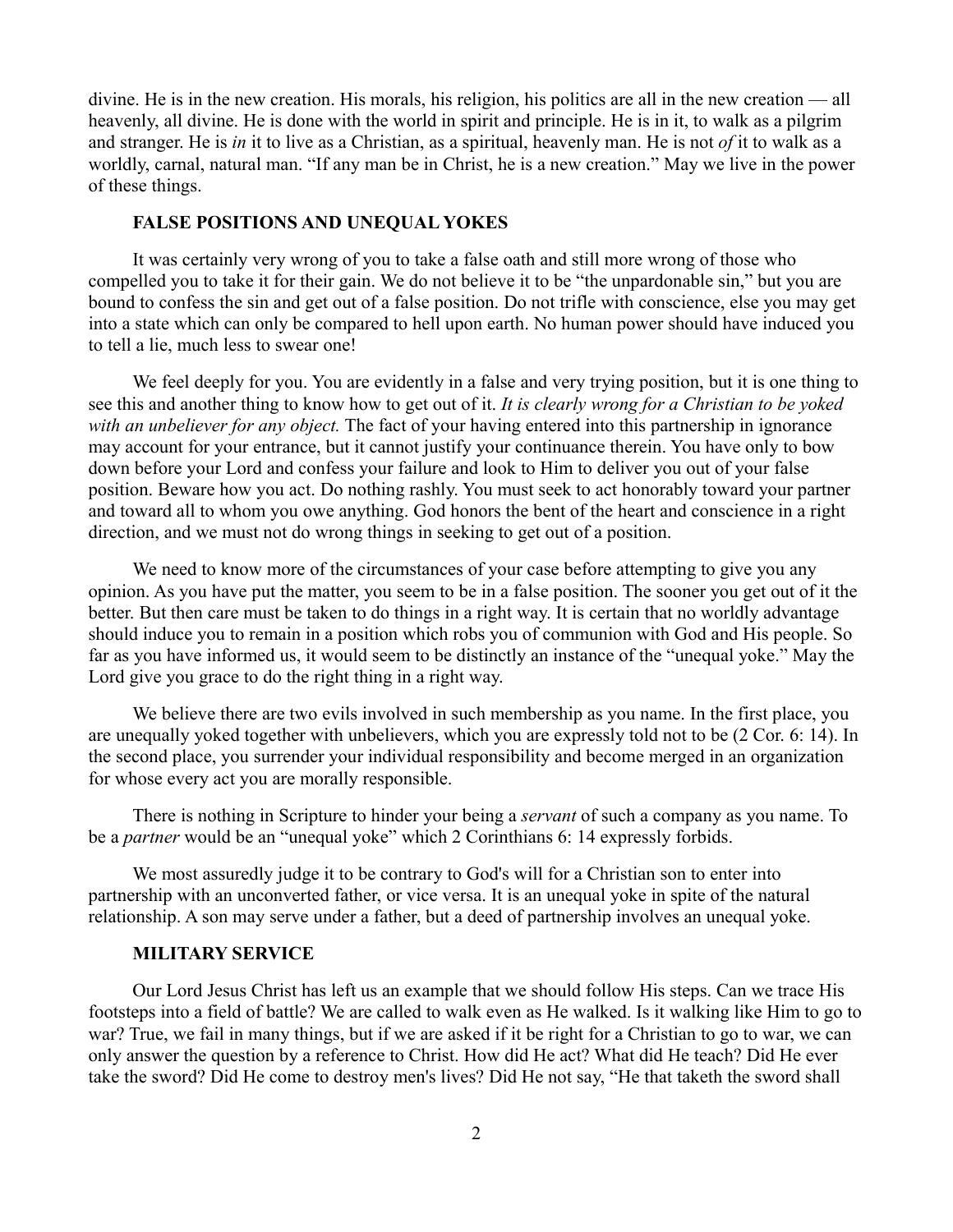perish by the sword?" And again, "I say unto you, that ye resist not evil." How do such words agree with going to war? But some will say, "What would become of us if all were to adopt such principles?" We reply, If all were to adopt those heavenly principles, there would be no more war and hence we should not need to fight. But it is not our business to reason as to the results of obedience; we have only to obey the Word of our blessed Master and walk in His steps. If we do so, we shall most assuredly not be found going to war.

Persons sometimes quote our Lord's words, "He that hath no sword, let him sell his garment and buy one," as giving sanction for going to war, but anyone can see that they have nothing to do with the question. They refer to the altered condition of things on which the disciples would have to enter when the Lord would be taken. While He was with them, they had lacked nothing, but now they would have to face in His absence the full brunt of the world's opposition. In short, the words have an entirely spiritual application. Again, much use is sought to be made of the fact that the centurion in Acts 10 was not told to resign his commission. It is not the way of the Spirit of God to put people under a yoke. He does not say to the newly converted soul, "You must give up this or that." The grace of God meets a man where he is, with a full salvation. *Then* it teaches him how to walk by presenting the words and ways of Christ in all their sanctifying and formative power.

Again it is said, "Does not the apostle in 1 Corinthians 7 tell us to abide in the calling wherein we are called?" Yes; with this powerfully qualifying clause, "*Abide with God."* This makes a great difference. Suppose a hangman is converted, could he abide in his calling? It will be said that this is an extreme case. Granted, but it is a case in point inasmuch as it proves the fallacy of the reasoning on 1 Corinthians 7. It proves there are callings in which one could not possibly "abide with God." So, as to your question, dear friend, we have simply to inquire, "Is it abiding with God or walking in the footsteps of Christ to go to war?" If it be, let Christians do so; if not, what then?

You have only one question to ask yourself, namely, "Is the profession of arms one which a disciple of Christ can properly follow?" If not, your path is plain. You surely cannot think of placing your son in a position which he must abandon to follow a rejected Christ. No doubt, there are many of the Lord's beloved people in the army, but the question is not, Can I be saved and yet be in the army? Thousands have gone to heaven who have lived and died in that profession. But the real question for every loyal heart is, Can I follow the footsteps of my Lord while I remain in a position in which, at any moment, I may be called to take the life of my fellow and send a soul into eternity unprepared? This, dear friend, must be your one question. I cannot place my son, be he converted or unconverted, where I could not be myself. As for the discipline of the army being good for the purpose of bracing up the character, we must confess we have not much faith in it. The mess-room is not the place to which we should like to send a youth for discipline or training of any sort.

#### **THE FUTURE STATE**

The idea of departed spirits being in an unconscious state is as absurd as it is unscriptural. Has Paul been unconscious for nearly 2000 years? If there were any truth in this notion, could he have said, "To die is gain?" Would it be gain to be unconscious? Would it be "far better" than to enjoy Christ here and serve Him in the gospel and in the Assembly? When the Lord said to the dying thief, "Today, shalt thou be with Me in paradise," did He mean that he was to be unconscious? Why then say "with Me in paradise?" If he was to be unconscious, what difference would it make where he was to be? When the blessed apostle says, "Absent from the body, present with the Lord," does he mean a state of unconsciousness? Had Stephen nothing but a state of unconsciousness before him when he said, "Lord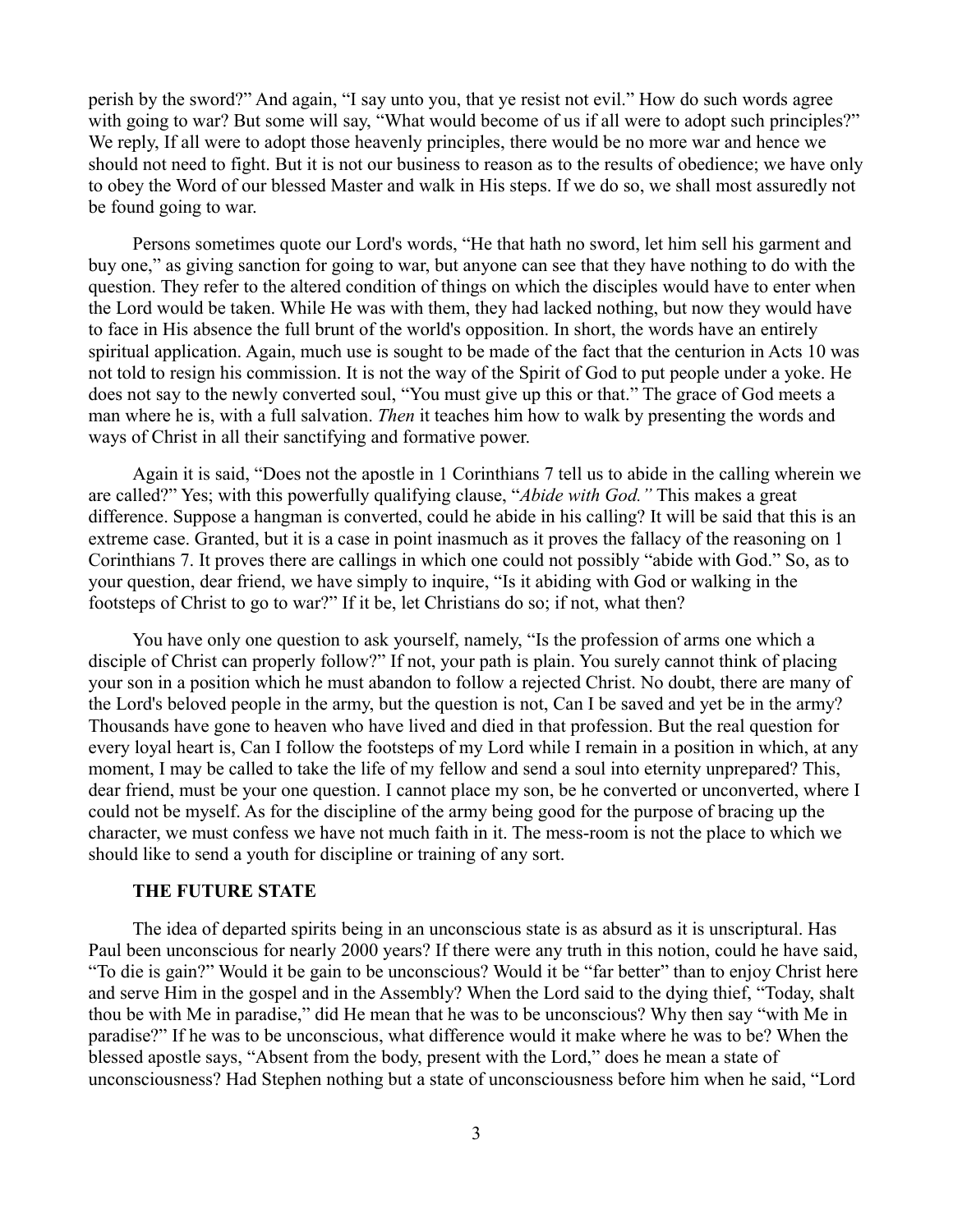Jesus, receive my spirit?" It is most deplorable to find professed Christians holding such a miserable theory. Excuse our strong language. It is hard to speak in measured terms of such a baseless absurdity as a ransomed spirit asleep in the presence of Christ! May the Lord deliver His people from all vain and foolish notions!

Luke 23: 43; Acts 7: 59; 2 Corinthians 5: 8 and Philippians 1: 23 clearly prove that the moment the spirit of a saint leaves the body it is with Christ in Paradise. The "leading man" to whom you asked for information must be deplorably ignorant of the New Testament. Your letter shows that your mind has been sadly darkened by the cloud of skepticism which seems to be overshadowing thousands.

We have referred previously to the question of "everlasting punishment." We believe it so connects itself with the truth of the immortality of the soul and the infinite nature of Christ's atonement, that you cannot touch it without disturbing the entire arch of divine Revelation. The word "everlasting" occurs about seventy times in the New Testament and is applied to the life of the believer, to the Spirit of God, to the inheritance of the saints and to the punishment of the wicked. On what authority, therefore, can the word be said to mean eternal in one case and not eternal in another? All this reasoning is the fruit of positive infidelity, from which may God, in His mercy, deliver the children of His people! We believe that "hell-fire" is an awful and an eternal reality, nor should we be shaken in our belief by the absurd reasonings of ten thousand "leading men." "If the blind lead the blind, both shall fall into the ditch." Dear friend, ask God to guide you by His Word and Spirit, and place no confidence whatever in "leading men."

The last clause of John 3: 36 is as simple as it is solemn. It tells us plainly that the wrath of God abides on all who refuse to believe on the Son. We have been much struck with the power of this entire verse as meeting and completely demolishing two fatal errors of the day, namely, *universal restoration* and *annihilation*. "Shall not see life." Here the universalist gets his divine answer. "The wrath of God abideth on him." Here the annihilationist gets his. If the unbeliever shall not see life, it is evident he cannot be restored. And if the wrath of God abideth on him, it is evident he cannot be annihilated. What living power, what overwhelming force in Holy Scripture!

You are absolutely right, dear friend, not to reason on the solemn subject of eternal punishment, but simply take Scripture as it stands. As to the statement that the word "everlasting" does not mean "forever" in the Greek, there are about 70 passages in the Greek Testament in which the word "*aionios*" occurs. It is applied to the "life" which believers possess, to the "habitations" into which they are to be received, to God, to the Spirit, to the kingdom of our Lord, and to the punishment of the wicked in hell. Now on what principle can anyone mark off seven or eight of these passages and say that in them the word does not mean forever, but in the remaining 62 passages it does?

Is it not most evident that if we deny the eternity of punishment we must deny the eternity of life, the eternity of God, of the Son and of the Holy Spirit? It is a serious thing to tamper with the truth of God or to mar the integrity of Holy Scripture. Truth is like a magnificent arch: if you touch the smallest stone in that arch, you mar the integrity of the whole. We feel persuaded, dear friend, that this question has a moral bearing as well as a theological. The denial of eternal punishment indicates a wrong condition of soul altogether. The will is at work; reason has not been subjugated; the heart is not broken; there is no real subjection to the authority of the Word. It is more "I think" than "Thus saith the Lord." All this is most serious and should lead us into deep exercise of soul and earnest prayer.

# **SELF-OCCUPATION AS OPPOSED TO THE TRUE GROUND OF PEACE AND**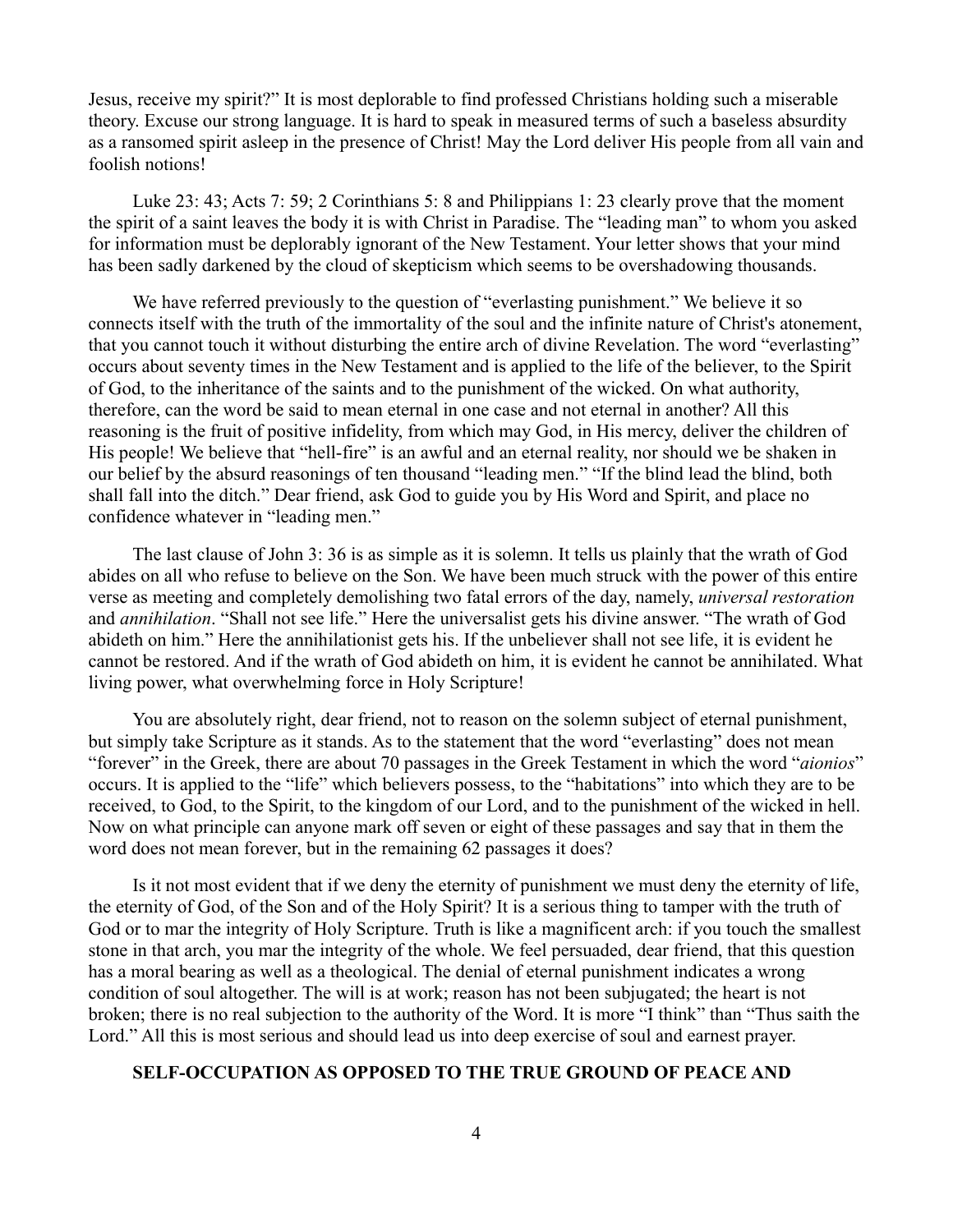#### **HOLINESS**

You may be thoroughly assured of this, dear friend, that you will never get peace by looking at your repentance or your anything. If such a thing could be, it would simply be satisfaction with yourself and this could never be right. Christ has made peace by the blood of His cross. God preaches peace by Jesus Christ. It is not by repentance, though we surely believe in the necessity of repentance! But what would you say, dear friend, to a person if he were to tell you that he had found peace because his repentance was of the right kind — because he hated sin as God hated it? You would say to him that his peace was a false one. Thanks be to God, the believer's peace rests on no such rotten foundation. The apostle does not say, "Having repented enough, we have peace with God." No, but "Being *justified by faith,* we have peace with God."

The believer's peace rests on a divine foundation. It is based on the glorious truth that God is not only satisfied as to the entire question of our sins, but He is actually glorified in respect to it. He has reaped a richer harvest in the matter of the putting away of our sins than ever He could have reaped in the fields of an unfallen creation. Nothing has ever glorified God like the death of Christ. The hearty belief of this must give peace to the soul. It is not the work done *in* us, whether repentance or anything else, that gives peace, but the work accomplished *for* us. It is not the work of the Spirit in, precious and essential as it is, that gives peace, but the work of Christ for us. This is a grand and most necessary truth for all anxious inquirers. It is well and right enough to judge ourselves, our state, our ways — to be humbled because of our shallow repentance, our coldness and indifference — but we shall never get peace by self-judgment. If we have not found peace before we sit down to the work of self-judgment, we shall find it very dismal work indeed.

It seems to us, dear friend, that you are too much occupied with the thoughts of men. One preacher tells you this; another preacher tells you that; and your own heart tells you something else. Would it not be well to listen to what *God* says? This is what faith does and thus finds settled tranquility. The believer's peace can no more be disturbed than Christ can be disturbed from His seat on the throne of God. This seems strong, but it is true, and being true its strength is part of its moral glory. Let us entreat you to take up the lovely attitude of the soul in Psalm 85, "I will hear what God the Lord will speak" (not what this or that man will speak) "for He will speak peace unto His people and to His saints; but let them not turn again to folly." May the blessed Spirit lead you into the enjoyment of that peace which Christ has made by the blood of His cross, which God preaches in the gospel of His grace by Jesus Christ and which faith finds in the simple testimony of Holy Scripture!

You have our fullest sympathy. We have met many of God's dear children in precisely your condition. Indeed they have, in stating their exercises, used your very words. "This," you will say, "is poor comfort for me." And yet it may not be so. We know a very dear saint of God who was under exercise for years and the only thing that gave him the smallest comfort was Psalm 88. Why? Because there was not a single bit of comfort in it. Yet it was written by a saint of God. Therefore she might be a saint, though she was thoroughly miserable. We write not thus, dear friend, to lead you to be content in your present dark and unhappy condition. Far from it. We beseech you to look off from your feelings, your experiences, your evidences and your faith itself, and rest in Christ and His finished work. God is satisfied with Christ on your behalf. Is He not enough to satisfy you? Do you want to add something of your own to Christ? This is really the question. May God bless you!

We give you one sentence of Holy Scripture as an answer to your letter — Hebrews 12: 2, "Looking off unto Jesus." If you could only lose sight of that troublesome, good-for-nothing, guilty,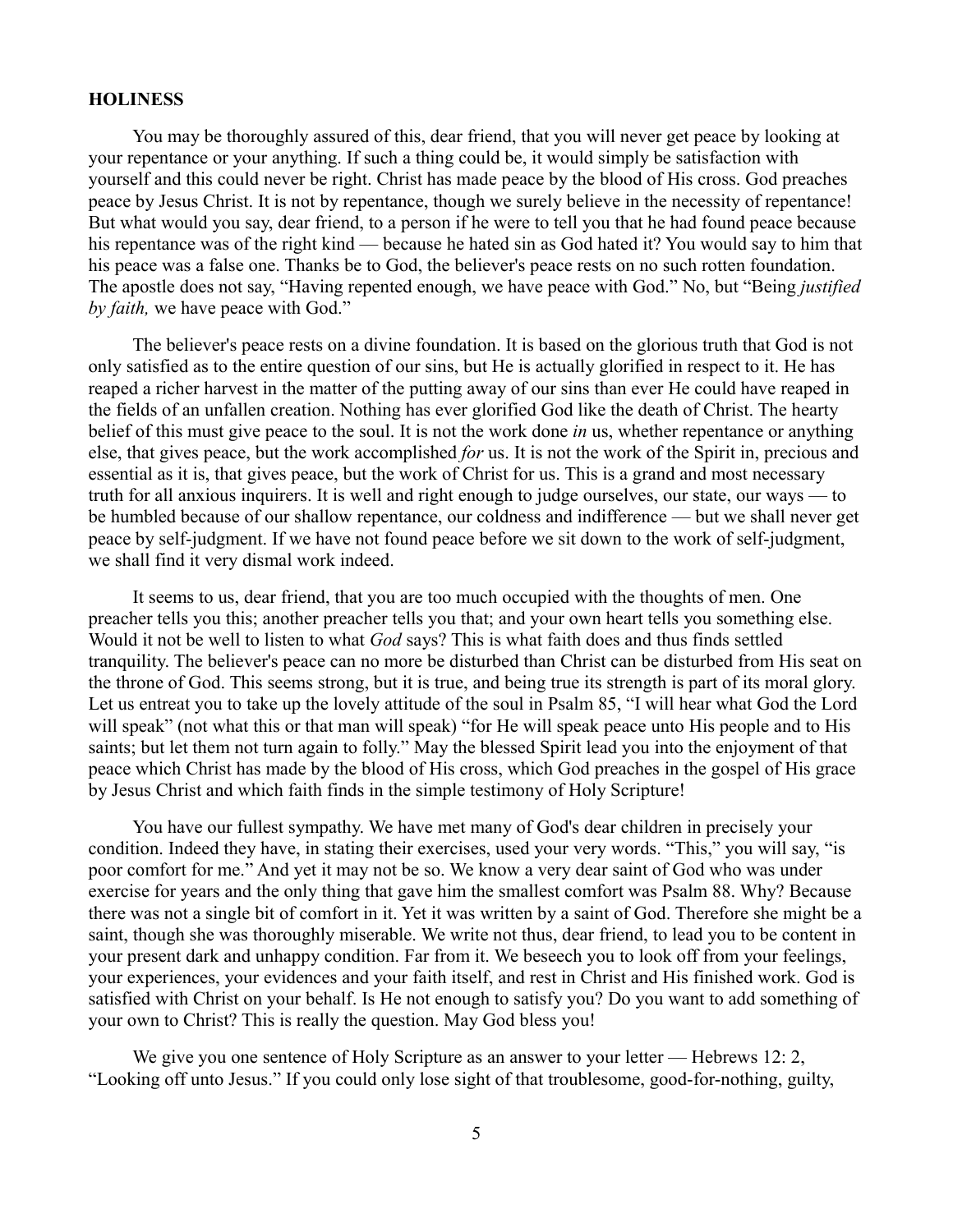hell-deserving "I" and rest in Christ and His full salvation, you would be able to write a very different sort of letter. Your letter reminds us of Romans 7 by the predominance of "I." You must look simply to Christ. He has settled the entire question. You will never get anything except misery by looking at yourself and reasoning upon what you find there. People are always sure to be full of doubts when they are occupied with "I." It must be so, for how could "I" ever furnish a ground of peace? You may rest assured, dear friend, that until you learn to look outside of yourself and rest simply upon Christ, you will never know what solid peace really is.

We consider your mistake to be self-occupation. You are looking for evidences of your conversion as a ground of peace. This will never do. The true ground of peace is, not that you were converted six years ago, but that Christ died for your sins according to the Scriptures; that He was buried and that He rose again the third day, according to the Scripture." We do not think you have ever really laid hold of the true ground of peace in the presence of God. This is not to be found in yourself or in anything that you can do or think or feel or experience or pass through. It is wholly and exclusively in Christ. He has made peace by the blood of His cross. He is our peace. It is by Him God preaches peace, and being justified by faith we have peace with God. It is when your faith lays hold on God as the One who raised up Jesus our Lord from the dead that your peace will flow as a river.

Even though you could be sure you were converted six years ago, though you could see your name written in the book of life, that would not be the proper basis of your peace in the presence of God, but simply that Christ died for you and that God raised Him from the dead. Ponder this. You will never get any comfort by looking in at yourself or back at your past history. We could not think of building upon the most remarkable conversion that ever took place in this world. Even supposing you had all the feelings of which man is capable and all the feelings which attend upon true spiritual conversion, this would not be the proper ground for your soul to build upon: you must build upon Christ alone. You must commit your precious soul, absolutely, to the truth of God; you must believe what He tells you about Christ and not be looking for evidences in yourself. "Being justified by faith [not merely being sure of our conversion], we have peace with God."

It is not that we question your conversion. It is not that we do not believe in the reality and necessity of conversion and in the proper feelings attendant thereon. We most fully believe in all these things. But we do not believe in such things as the ground of a sinner's peace. If you ask us what gives us true settled peace, we reply, "Believing in Jesus." "Believing in Him that justifieth the ungodly." "Believing in Him that raised up Jesus our Lord from the dead." Read Romans 3 and 4. This takes us clean out of ourselves, and this is just what you want.

Why have you fallen away? Why have you gone back? Why have you been drawn into worse sins since your conversion than ever you committed before? *Because you have never really laid hold of Christ as your true ground of peace, as the One who is made of God unto us wisdom, righteousness, sanctification and redemption.* If He were a covering for your eyes and an object for your heart; if you were occupied with Him and not with yourself, you would have victory over your lusts, passions, tempers and tendencies; over habits, influences and circumstances. In short, to be occupied with Christ by the Holy Spirit is not only the true foundation of peace, but also the secret of strength and victory, and of all real progress in holiness.

Here is precisely where so many go astray. They are occupied with themselves — their conversion and its evidences, their experiences, what they have passed through, and the like. They take comfort from their likings and dislikings, from their loving what they once hated and hating what they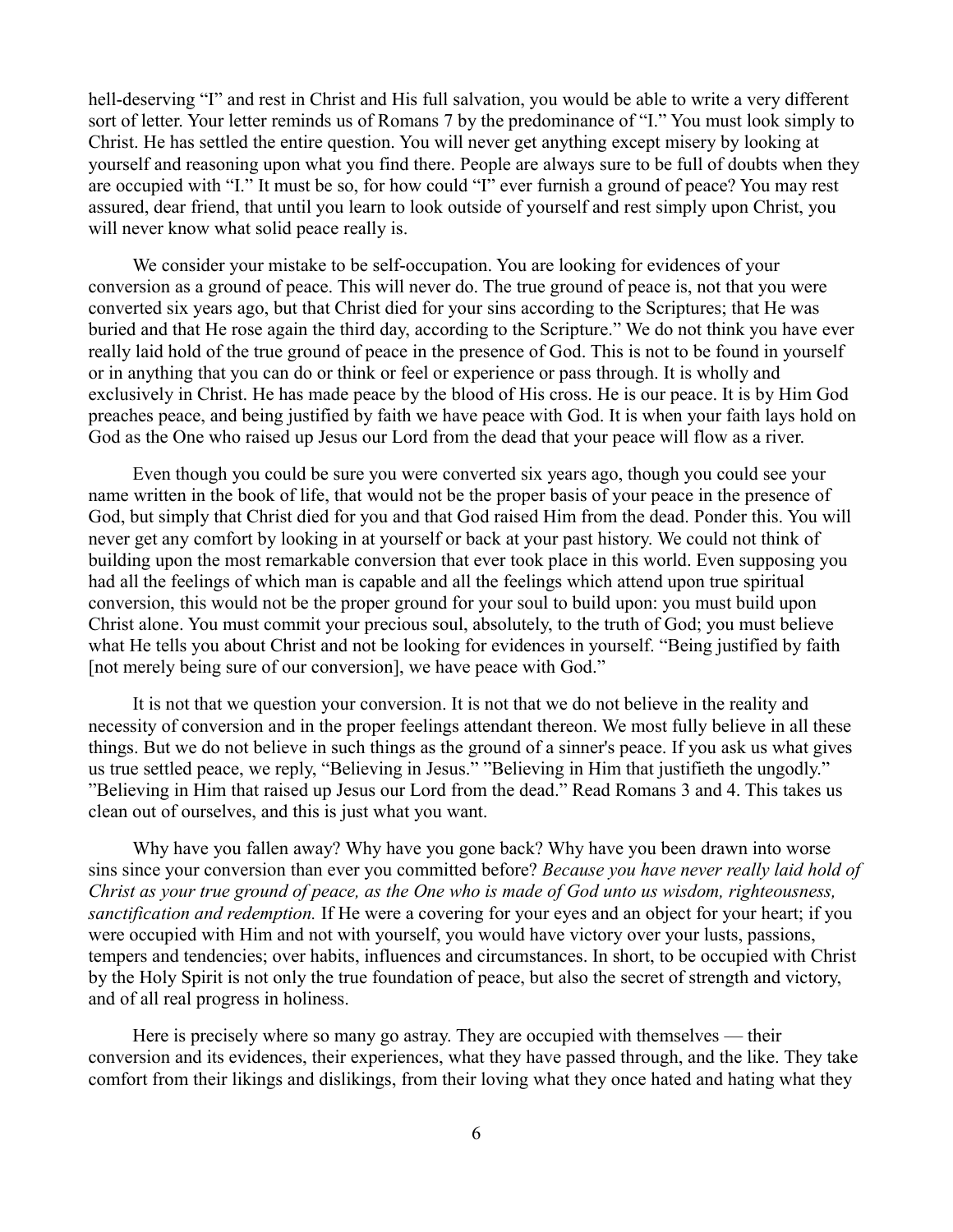once loved; all of which, though real enough in themselves, are not the ground of peace, the secret of liberty or the source of true spiritual power. These latter you must seek in Christ alone. The moment you take your eye off Him, you lose peace and power. "Looking off unto Jesus" must be the motto from the starting-post right onward to the goal. May God's Spirit make all this most real and precious to your soul!

You are entirely too much occupied with your own state and feelings. Seek to be more simple, to rest like a child in your Father's love and anchor your soul upon His faithful Word. It is of no possible use to "try" to be this or that. The more you dwell in calm sweet confidence on the love of Christ — the more you think of Him and feed upon His Word — the more you will grow into His likeness. "We all beholding .... are changed." May the Lord keep you, beloved, and make you very sound in His own precious truth! To His own loving pastoral hand we commend you.

### **PAUL AND THE TWELVE**

There is a material difference between Paul's ministry and that of the twelve. To Paul was committed that precious mystery of the one body, composed of Jew and Gentile, united to the glorified Head in heaven by the Holy Spirit sent down to earth. "For this cause I Paul, the prisoner of Jesus Christ for you Gentiles, if ye have heard of the dispensation of the grace of God which is given me to youward: how that by revelation He made known unto me the mystery (as I wrote afore in few words, whereby, when ye read, ye may understand my knowledge in the mystery of Christ), which in other ages was not made known unto the sons of men, as it is now revealed unto His holy apostles and prophets by the Spirit; that the Gentiles should be fellow heirs and of the same body, and partakers of His promise in Christ by the gospel: whereof I was made a minister according to the gift of the grace of God given unto me by the effectual working of His power. Unto me, who am less than the least of all saints, is this grace given, that I should preach among the Gentiles the unsearchable riches of Christ; and to make all men see what is the administration of the mystery which from the beginning of the world hath been hid in God, who created all things by Jesus Christ" (Eph. 3: 1-9). Compare also Romans 16: 25-26 and Galatians 1: 11-2: 10.

The careful study of the above passages will open to you the nature and object of Paul's ministry, and the distinction between it and the ministry of the twelve. It formed no part of the latter to unfold the doctrine of the Church. They were called to preach the gospel. Starting from Jerusalem they were to go into all the world and preach the gospel to every creature. They were to teach all nations, baptizing them in the name of the Father and of the Son and of the Holy Spirit. But as to the special place, portion and prospect of the Church, we must take ourselves to the writings of the Holy Spirit by the pen of the Apostle Paul.

### **RECONCILIATION**

The testimony of Scripture is as distinct as possible. It never speaks of God being reconciled to us. "If, when we were enemies, *we were reconciled to God* by the death of his Son" (Rom. 5: 10). It does not say that God was reconciled to us. The death of Christ was essential to the reconciliation, but man was the enemy of God and needed to be reconciled. So we read in Colossians 1: 21, "And you that were sometime alienated and enemies in your mind by wicked works, yet now hath He reconciled." The ground of this is stated in the previous verse to be "the blood of His cross." So also in 2 Corinthians 5: 19, "God was in Christ reconciling the world unto Himself." It does not say "reconciling Himself to the world."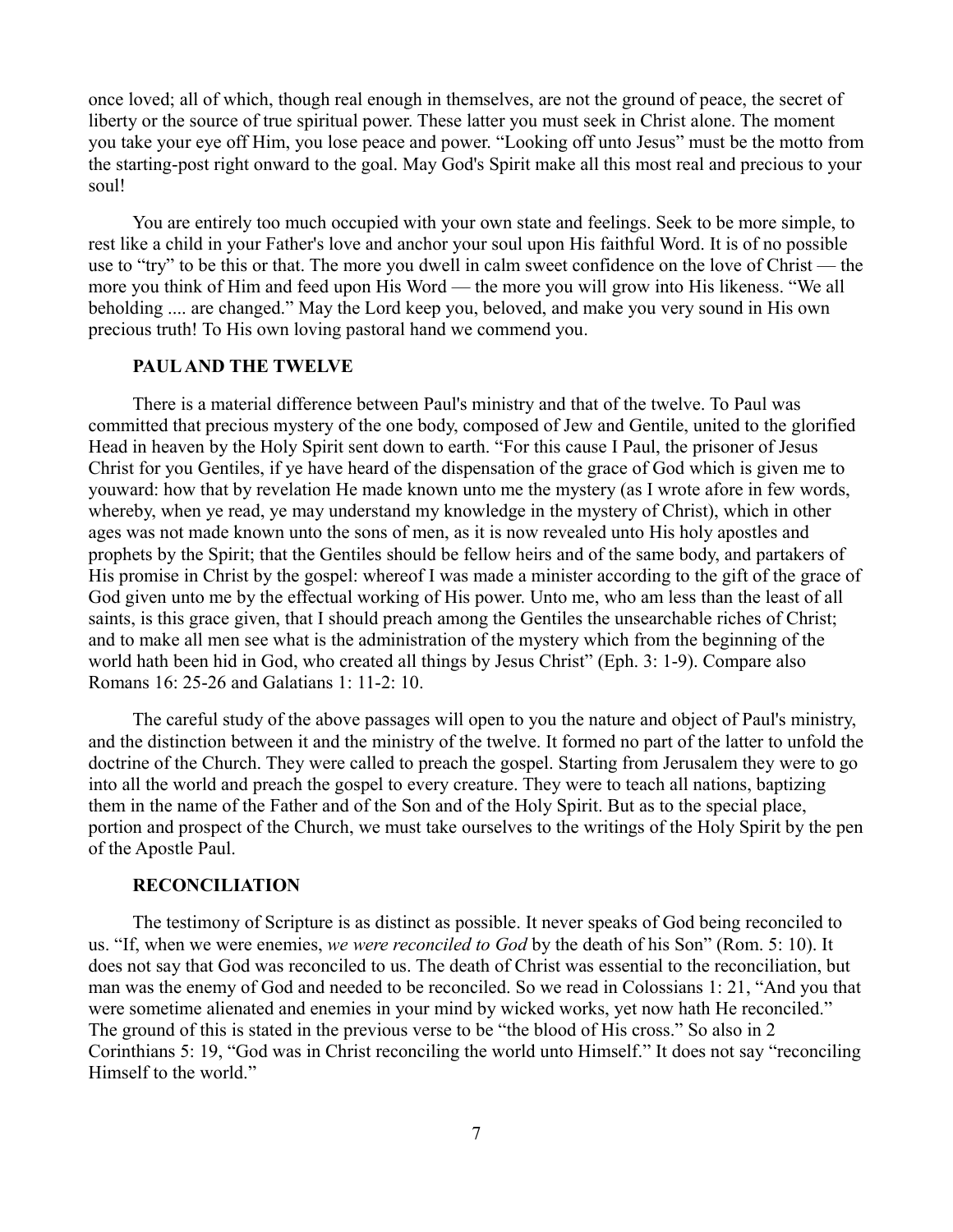Thus to any who bow to Scripture, the truth is as clear as a sunbeam. "God so loved the world that He gave His only begotten Son." "It pleased Jehovah to bruise Him." It is of the utmost importance to maintain the true aspect of God's nature and character in the presentation of the gospel. To say that "Christ died to reconcile the Father to us" is to falsify the divine character as seen in the mission and death of His Son. God was not man's enemy but his friend. True, sin had to be condemned; God's truth, holiness and majesty had to be vindicated. All this was done in a divine way in the cross where we see both God's hatred of sin and His love to the sinner.

Atonement is the necessary basis of reconciliation, but it is very important to see that it is God who reconciles us to Himself. This He does, blessed be His name, at no less a cost than "the death of His Son." Such was His love to man, His kindness, His goodness, His deep compassion, that when there was no other way possible, sin being in question, in which man, the guilty enemy and rebel could be reconciled to Him, He gave His Son from His bosom and bruised Him on Calvary's cursed tree. Eternal and universal praise to His name!

### **RIGHTEOUSNESS**

Christ is the believer's righteousness, as we read in 1 Corinthians 1: 30, "Who of God is made unto us wisdom, righteousness, sanctification, and redemption." Again in 2 Corinthians 5: 21, "For He [God] hath made Him [Christ] to be sin for us, who knew no sin, that we might be made the righteousness of God in Him." When we had no righteousness for God, He provided a righteousness for us, and that righteousness is Christ — a crucified, risen and glorious Christ. In the law, God was *demanding* righteousness from man. In the gospel, God is *providing* righteousness for man. This makes a vast and marvelous difference to anyone who is honestly struggling and toiling to work out righteousness for himself before God.

There was a great difference between Adam's apron and God's coat. God never set a stitch in the former, and man never set a stitch in the latter. There was nothing of God in the apron; there was nothing of man in the coat. Hence we find that Adam's apron proved useless in the hour of need. The very moment he heard the voice of the Lord God, he was afraid and fled to hide because, as he said, "I was naked." *He ignored his own apron!* It was of no use whatever to him. It could not even satisfy his own conscience. Not so, however, when he got on God's coat. He could then say "I am clothed" because God had clothed him. The coat he wore was of God's own making. Moreover, it was founded on the shedding of blood — an all-important cardinal truth. Divine righteousness rests on the basis of accomplished redemption. The cross is the grand foundation, the great central truth of Christianity.

#### **ATONEMENT**

The testimony of Holy Scripture is clear, explicit and abundant as to the grand cardinal truth that atonement is by the shedding of blood. The coats of skin which the Lord God made for Adam and Eve were procured from dead victims. The "more excellent sacrifice" of Abel consisted of blood and fat. So also in the history of Noah in Genesis 8 and in the history of Abraham in Genesis 15. Israel was screened from judgment in Egypt by the blood of the paschal lamb, as we read, "when I see the blood, I will pass over you" (Exodus 12). The whole book of Leviticus is one great stream tending to swell the tide of evidence on this vital question. The burnt offering, peace offering, sin offering and trespass offering were all based on blood-shedding. See also that famous passage in Leviticus 17. "The life of the flesh is in the blood: and I have given it to you upon the altar to make an atonement for your souls, for it is the blood that maketh an atonement for the soul" (v. 11).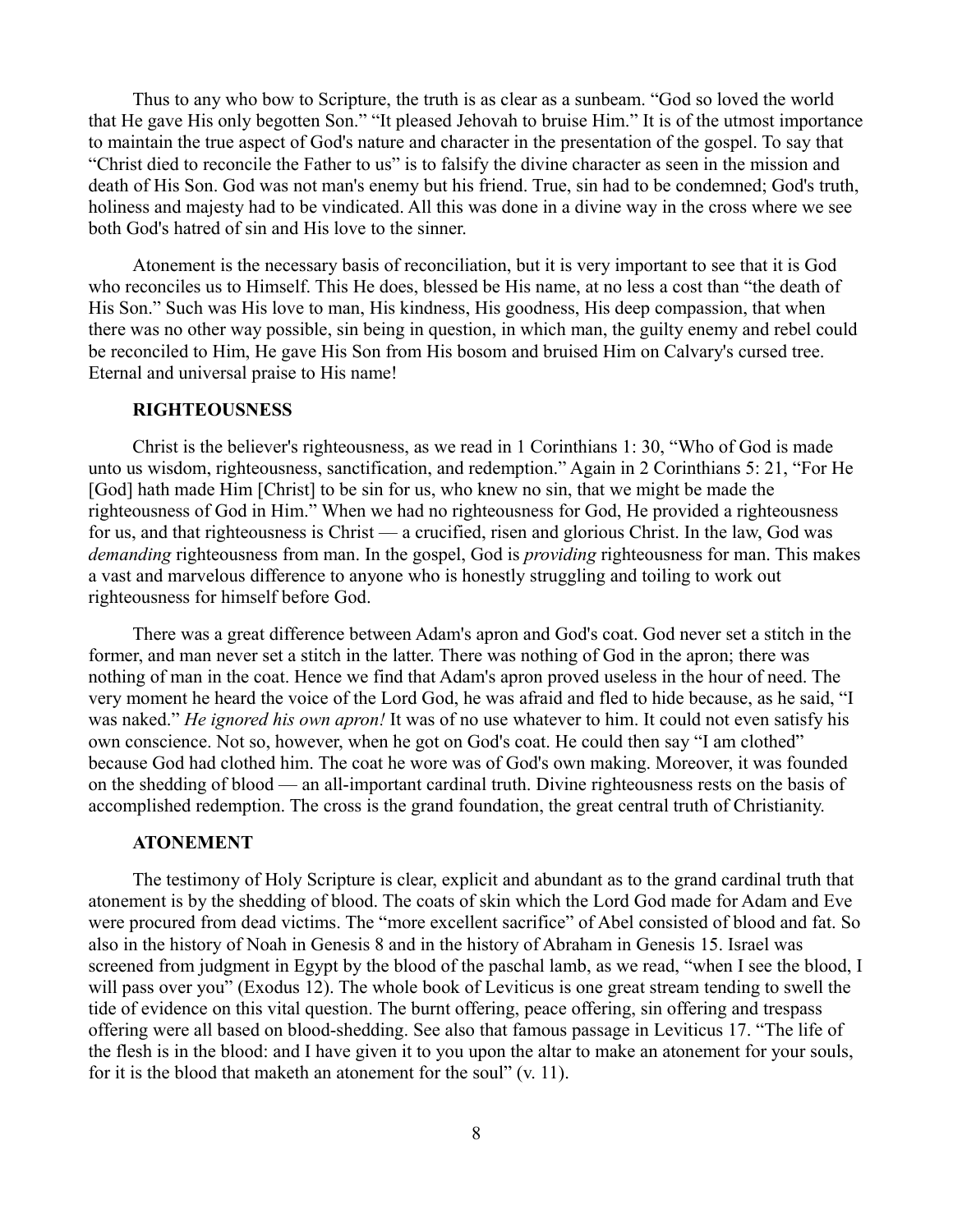Time fails us to bring forward the thousandth part of the Scripture proofs on this subject. We shall merely give two most pointed passages from the New Testament and then leave you to follow out the chain of evidence for yourself. "And almost all things are by the law purged with blood: and without shedding of blood is no remission" (Heb. 9: 22). "Unto Him that loved us and washed us from our sins in His own blood" (Rev. 1: 5, 9 with Acts 20: 28). These passages speak for themselves. We desire to bow in reverent submission to the authority of Holy Scripture. We do not want to reason or argue. "Thus saith the Lord" is amply sufficient for us.

Your question as to John 1: 29 and 1 John 2: 2 is a very important one. It will help you much to distinguish between Christ as the *propitiation* for the whole world and as the *substitute* for His people. The two goats in Leviticus 16 typify Him in these two aspects of His work. The Lord's lot fell upon one. This was Christ the propitiation. The people's lot fell upon the other. This was Christ the substitute. John 1: 29 refers to the former. "The Lamb of God that taketh away the sin of the world." See also Hebrews 9: 26. Christ did a work on the cross in virtue of which every trace of sin shall yet be obliterated from the whole creation. The full result of this work will not be seen until the new heavens and the new earth shall shine forth as the eternal abode of righteousness. It is in virtue of Christ's propitiatory work that God has been dealing in mercy and goodness with the world and with man from the Fall down to the present moment. He has sent His sunshine and His rain upon the earth. He has filled men's hearts with food and gladness. He has been dealing in patience and longsuffering with the human family. And it is in virtue of the same propitiatory sacrifice that the evangelist goes forth with a world-wide gospel for the ears of every creature under heaven.

The evangelist cannot go and tell every creature that Christ died as his substitute, but he can tell him that He died as a propitiation; and when, through grace, the soul believes on the Lord Jesus Christ, he can learn the further calming truth that He died as a substitute and bore all his sins in His own body on the tree. See Hebrews 9: 28, "So Christ was once offered to bear the sins of many" — all His people. In verse 26 we read, "He hath appeared to put away sin by the sacrifice of Himself." Christ is never said to have borne the sins of the world. It is utterly false doctrine; it is universalism. He bore the sins of His people, and He has done a work in virtue of which every trace of sin shall yet be abolished throughout the wide universe of God.

These distinctions, dear friend, are of the utmost importance. Scripture maintains them. Theology confounds them, and confounds souls as a result.

1 Peter 2: 24 refers to the whole of Christ's sacrificial work. It is a quotation from Isaiah 53. The Septuagint version renders the word "stripe" by a singular noun. The atoning work of Christ is set forth in various ways throughout Scripture — "Death," "Blood shedding," "Stripes," "Cross," etc. There is always a distinct object in the use of any particular term. Accept, beloved friend, our warmest thanks for your truly kind and encouraging letter. May God bless you most abundantly!

# **THE SOVEREIGNTY OF GOD, THE RESPONSIBILITY OF MAN AND THE HEART OF GOD AS REVEALED IN THE GOSPEL**

Matthew 20: 16 sets forth the grand principle of divine sovereignty. "The last shall be first, and the first last: for many be called but few chosen." God has a right to do what He will with His own. Will anyone dare to question this? If so, it is plain he has never felt his true place as utterly lost. The only resource for a lost sinner is God's sovereign grace. There is no man who can stand before God on the ground of his own righteousness. All are guilty; hence the only resource is in divine mercy, but this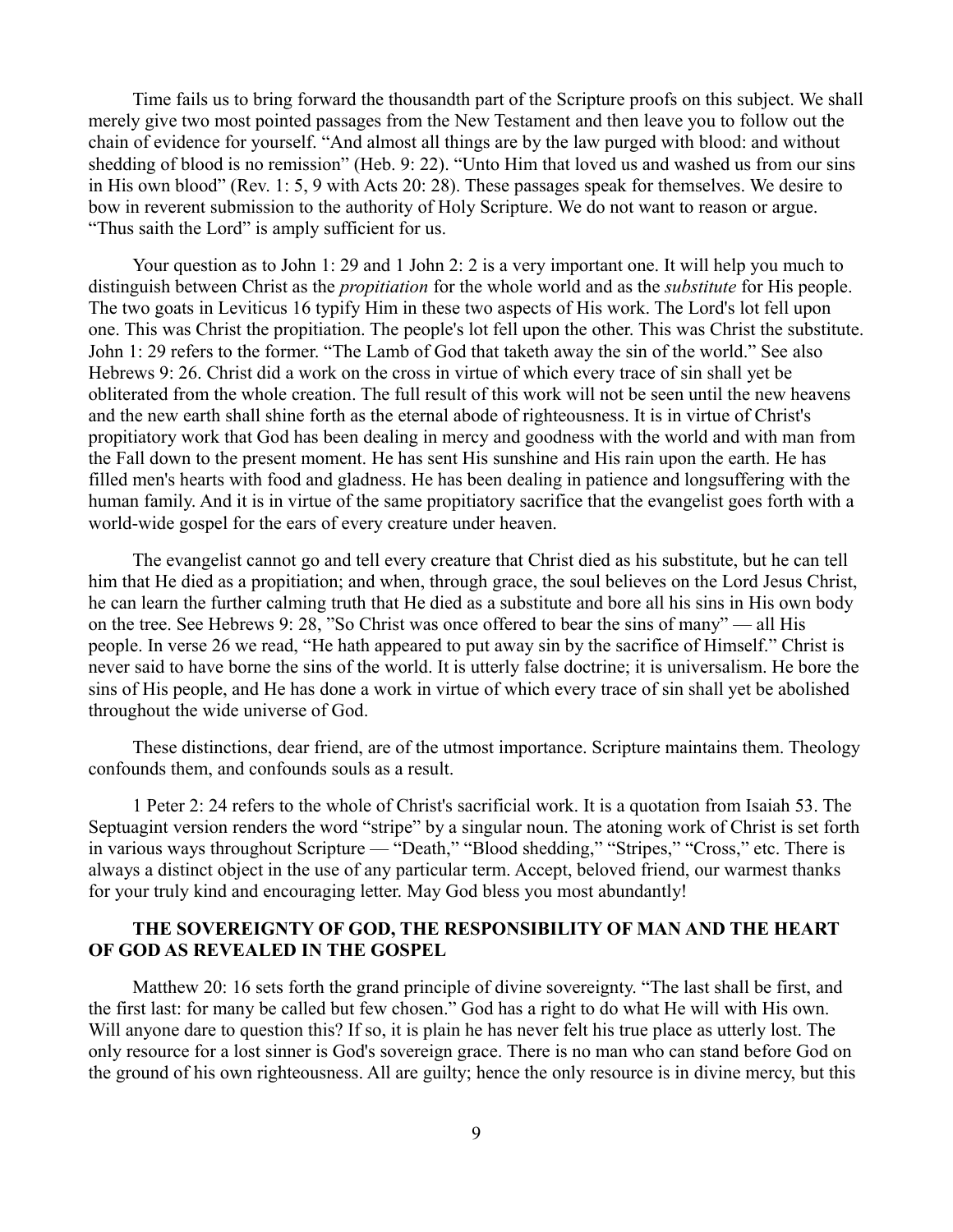mercy must be sovereign. To deny God's right to be sovereign is to deny His existence.

Does this touch for a moment the truth of man's responsibility? By no means. Both are true, and it is utterly impossible that two truths can ever clash. To attempt to reconcile divine sovereignty and human responsibility is worthless labor. They are reconciled already, being both set forth with equal clearness in the divine Word. It is wonderful how simple everything becomes when we fling aside the dogmas of one-sided theology and come like a child to Holy Scripture. Would that all the Lord's people would do this!

There is a lovely passage at the close of the book of Revelation. "Whosoever will, let him take the water of life freely" (Rev. 22: 17). This is but one of a large number of passages which give us the other side of the subject.

The writer of the article to which you call our attention, rejects utterly the notion of man's free will. He believes that man is completely powerless; and not only so, but in a state of positive enmity against God so that, if left to himself, he never would come to Christ. All who come to the supper are compelled to come, else they never would be there. Moreover he most fully believes in the sovereignty of God and that the names of all who are saved were written in the Lamb's book of life before the foundation of the world.

But then, on the other side (for we must take both sides), let us ponder such words as these: "I exhort therefore, that first of all, supplications, prayers, intercessions and giving of thanks be made for all men; for kings, and for all that are in authority; that we may lead a quiet and peaceable life in all godliness and honesty. For this is good and acceptable in the sight of God our Savior; *who will have all men to be saved and to come unto the knowledge of the truth.* For there is one God and one mediator between God and men, the man Christ Jesus; *who gave Himself a ransom for all*, to be testified in due time" (1 Tim. 2: 1-6).

And again, "The Lord is not slack concerning His promise, as some men count slackness, but is longsuffering to usward, *not willing that any should perish, but that all should come to repentance"* (2 Peter 3: 9).

Now, if it be said that, in the above Scriptures, the words "any" and "all" refer to the elect, we reply that this is an unwarrantable liberty to take with the Word of God. If the inspired writer had meant "any of the elect" or "all of the elect," he would most assuredly have said so. But he says nothing of the kind. *It is not according to the desire of the heart of God that any should perish.*

But man is a responsible being, although your letter is totally silent on this very important question. In short, you seem to lose sight altogether of two weighty truths: first, the largeness of the heart of God — the fullness and freeness of His grace, the wide aspect of His salvation, that His righteousness is unto all, that the gospel is to be preached to every creature, that God commands all men everywhere to repent (Mark 16: 15; Acts 17: 30; Romans 3: 22).

And, secondly, man's responsibility. Is the sinner responsible or is he not? If he is not responsible, then what mean such words as "Seeing it is a righteous thing with God to recompense tribulation to them that trouble you; and to you who are troubled, rest with us, when the Lord Jesus shall be revealed from heaven with His mighty angels; in flaming fire taking vengeance on them that know not God and that obey not the gospel of our Lord Jesus Christ; who shall be punished with everlasting destruction from the presence of the Lord and from the glory of His power!" And again, "For this cause God shall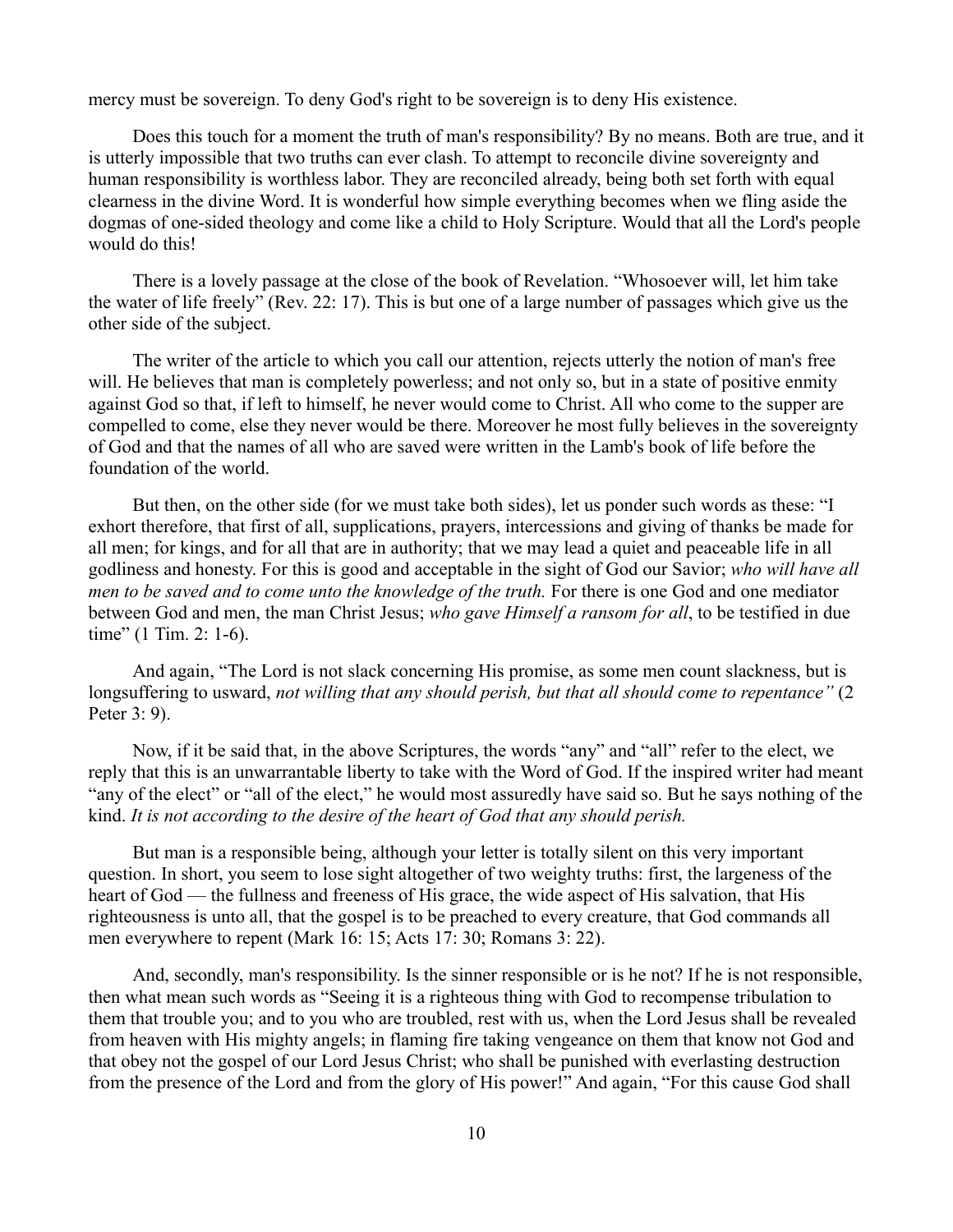send them strong delusion that they should believe a lie; that they all might be damned who believed not the truth, but had pleasure in unrighteousness" (2 Thess. 1: 6-9; 2 Thess. 2: 11-12).

Are men responsible to believe the gospel? Yes, truly, inasmuch as they shall be punished with everlasting destruction for rejecting it. Shall not the Judge of all the earth do right? People find difficulty in reconciling man's powerlessness with his responsibility. It is not one's business to reconcile things that are revealed in Holy Scripture. It is ours to believe. They are reconciled inasmuch as they are distinctly taught in the Word of God. It is remarkable that we do not see the same difficulty in reference to the things of this life. Suppose a man owes you a thousand dollars but he has by unprincipled extravagance, rendered himself wholly unable to pay you. He is quite powerless. Is he responsible? And are you not perfectly justified, according to worldly principles, in taking legal proceedings against him? How much more will God be justified in His judgment of all those who reject the glad tidings of a full and free salvation sent to them on the ground of the atoning death of His only begotten Son!

We cannot at all agree with you in your remark that, "It appears a yes and no gospel" to call upon men to believe. Our blessed Master called upon men to "repent and believe the gospel" (Mark 1: 15). And when asked by the men of His time, "What shall we do that we might work the works of God?" His reply was, 'This is the work of God, that ye believe on Him whom He hath sent" (John 6: 28-29). Again, He challenges the Jews with this pointed question, "If I say the truth, why do ye not believe Me?" (John 8: 46). Then, when we turn to the Acts of the Apostles we find Peter calling upon the Jews to repent and be converted. We find Paul telling the Philippian jailer to "Believe on the Lord Jesus Christ." He tells the Athenians that "God commandeth all men everywhere to repent." We read in 2 Thessalonians that our Lord Jesus Christ will take vengeance on those who obey not the gospel, and further that "God shall send them strong delusion that they should believe a lie, that they all might be damned who believed not the truth."

Now, it seems to us a very serious thing, in the face of all these passages, to call it "a yes and no gospel" to press upon men their responsibility to believe. But the fact is, dear friend, your difficulty is occasioned by the influence of a one-sided theology — a system which we can only compare to a bird with one wing or a boat with one oar. When we turn to the sacred page of God's Word, we find the truth, not one side of truth, but the whole truth in all its bearings. We find, lying side by side, the truth of divine sovereignty and human responsibility. Are we called to reconcile them? No, they are reconciled already because they are both set forth in the Word. We are to believe and obey.

It is a fatal mistake for men to frame systems of divinity. You can no more systematize the truth of God than you can systematize God Himself. Let us abandon, therefore, all systems of theology and schools of divinity and take the truth. There is not a single theological system under the sun that contains the truth. All may contain some truth, not one contains all. And very often you find that whatever little truth the system contains is misplaced and turned the wrong way, to the serious damage of truth as a whole and the stumbling and injury of souls. Every day we live we are more and more struck with the vast difference between the dogmas of divinity and the heart of the Christ of God.

The rendering of 1 Timothy 2: 4 in our excellent Authorized Version is absolutely correct. Your difficulty arises from your not seeing the immense difference between theology and the heart of God. Theology consists of the conclusions of men's minds drawn from the facts of Scripture; and you may constantly find souls harassed and perplexed by the dogmas of conflicting schools of theology, instead of resting in child-like simplicity upon the plain statements of the Word of God.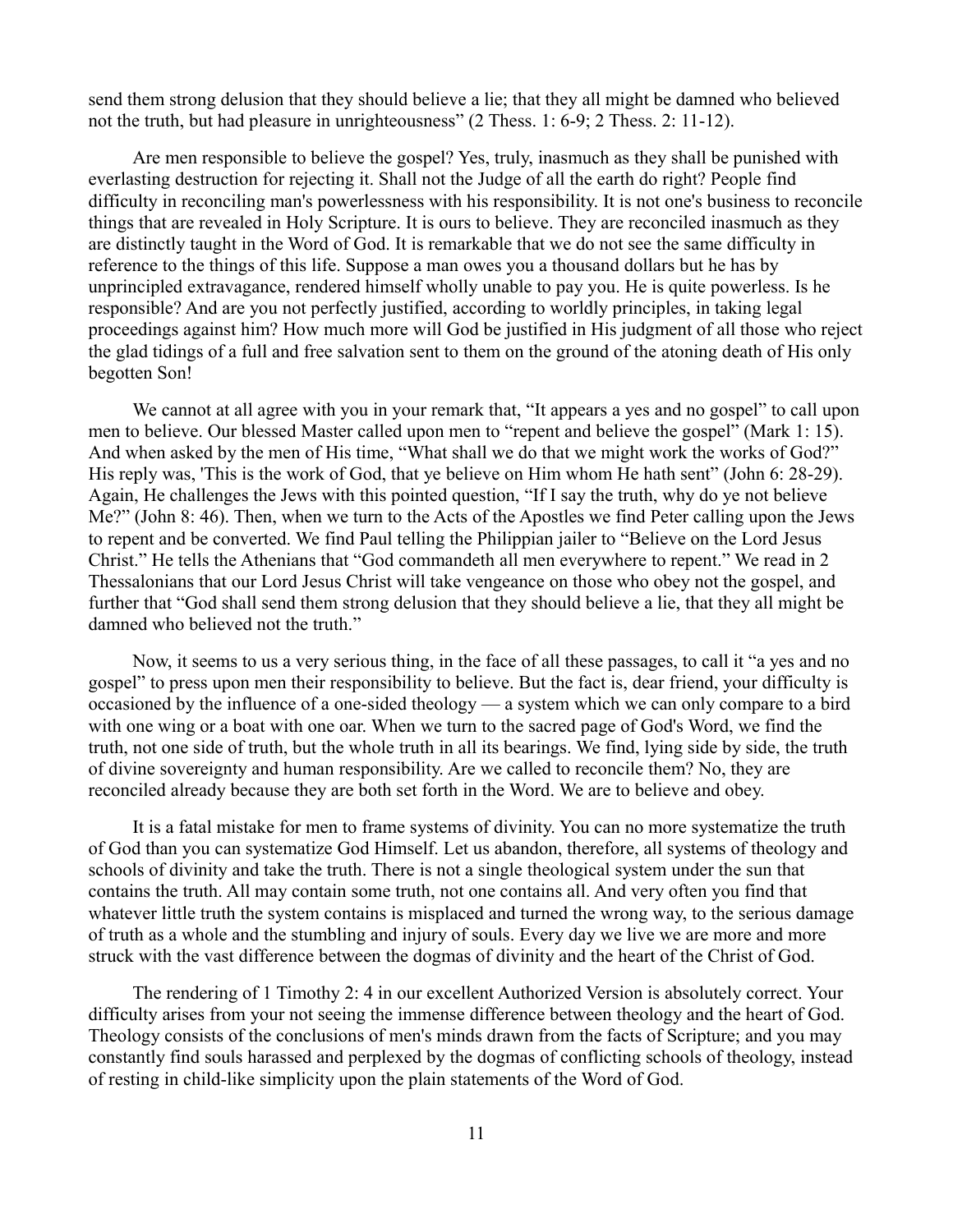In point of fact, what is called the high school of doctrine is right in what it holds and wrong in what it rejects. The low school of doctrine also is right in what it holds and wrong in what it rejects. The former holds predestination, election, divine sovereignty and the eternal security of all true believers, and herein it is right. But it denies the full offer of salvation to all men and human responsibility, and herein it is wrong. The low school of doctrine holds the freeness and fullness of salvation and the moral responsibility of the sinner, and herein it is right. But it denies the sovereignty of divine grace and the security of the believer, and herein it is wrong. You will bear in mind, dear friend, that when we use the terms "high school" and "low school," we do not at all mean to give offense; far from it; we merely speak of things as they are.

For ourselves we desire to be taught exclusively by Scripture and not by any school of divinity. We are sure that God never meant to puzzle, to repulse or to discourage poor souls. God is love, His grace has brought salvation unto all. "He willeth not the death of a sinner." "He willeth not that any should perish, but that all should come to repentance." "He will have all men to be saved and to come to the knowledge of the truth." Such is His gracious aspect toward all. Hence if any perish, it is not in pursuance of the will of God. But there is another side to this great question. Man is responsible. What mean those touching words of the weeping Savior, "How often would I have gathered you as a hen gathereth her chickens under her wing, *but ye would not!"* And again, "Ye *will not come* to Me that ye might have life."

Do you not see, dear friend, that Scripture as distinctly teaches divine sovereignty as it teaches human responsibility, and the permanency of salvation as distinctly as its freeness? Are we called upon to reconcile these things? No; they are reconciled by God Himself inasmuch as they are taught in His holy Word. We have only to bow our heads in believing and adoring reverence. It is a great matter to make one's escape from the labyrinths of systematic divinity and yield ourselves to the formative power of the whole truth of God.

We shall add that Scripture clearly teaches the doctrine of election, but diligently excludes the repulsive doctrine of reprobation. It teaches that all who reach heaven will have to thank God for it, and all who find their place in hell will have to thank themselves. 2 Corinthians 5: 14 and many other passages of Scripture teach in the most distinct manner that Christ died for all. This aspect of the death of Christ, as also of the righteousness of God, is *unto all,* but when we came to the practical application, it is "*upon all them that believe."* All who hear are responsible to believe, for the message is sent into all the world and to every creature. "Whosoever will, let him take the water of life freely."

But what stumbles and perplexes so many people is that they are occupied with the dogmas of theology instead of the love of God, the atonement of Christ and the record of the Holy Spirit. The moment you take any doctrine of Scripture, whether it be election, predestination, final perseverance, or any other doctrine whatsoever, and detach it from the Person of Christ and the living and eternal reality of what God is, you instantly turn it into a stumbling-block. You may set it down as an absolute truth, dear friend, that our gracious God would never have people to be puzzled about their souls' salvation. Theology often puzzles people, but God never does. As to quibblers, it would be far more honest of them to declare plainly that they do not want to have anything to say to God, than to be seeking to find flimsy objections against His Word.

You must distinguish between Genesis 25: 23 and Malachi 1: 2-3. The former was uttered before the children were born; the latter, hundreds of years afterwards, when the conduct and character of each were fully manifested. It is important to mark this difference. And not only so, but we must seek to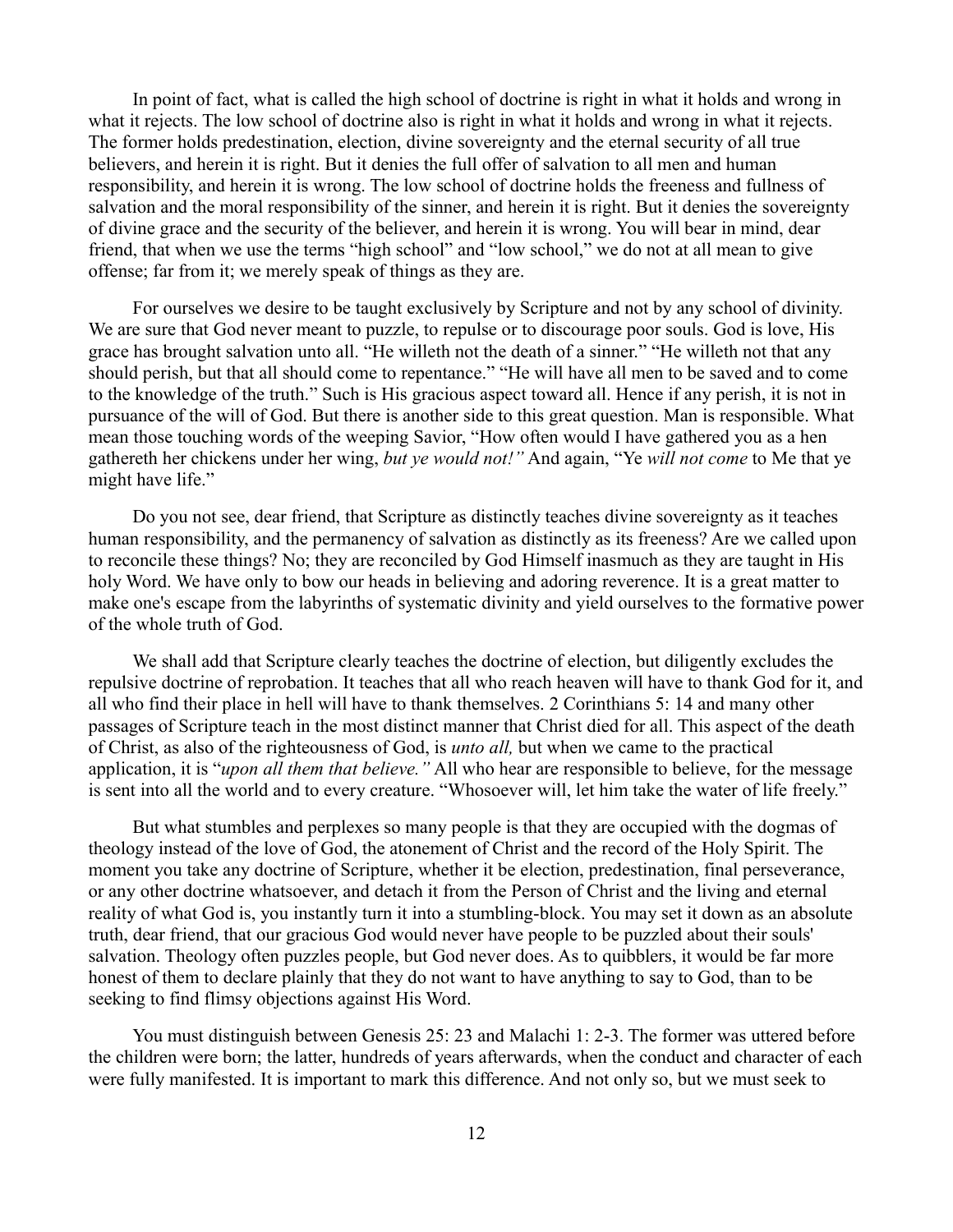understand the object of the Holy Spirit in His use of the above Scriptures in Romans 9. The apostle is establishing the absolute sovereignty of divine mercy: God's right to do as He wills. He proves to Israel that to argue against divine sovereignty is to surrender all their privileges. For how did they get in? Was it by birth? No; for on that ground Ishmael and Esau had the precedence. Was it by works? No; for they made the golden calf. How then? Simply by God's sovereign mercy. Well then, if God is sovereign He can have mercy upon whom He will; and blessed be His Name, that opens the door for us poor Gentiles.

Like many others, you confound two distinct passages of Holy Scripture. "Jacob have I loved and Esau have I hated" was not said before the children were born, but hundreds of years after, when the real character and practical ways of each had been fully manifested. All that was said before the children were born was that "the elder shall serve the younger." It is more than a sad mistake to represent God as hating a man before he was born. In Amos 1: 11 we read "For three transgressions of Edom [Esau] and for four I will not turn away the punishment thereof; because he did pursue his brother with the sword and did cast off all pity, and his anger did tear perpetually, and he kept his wrath forever." Have we not here ample grounds for the divine hatred? If you will carefully compare Genesis 25: 23 with Malachi 1: 2-3, you will see your mistake and you will better understand the apostle's use of both passages in his magnificent argument in Romans 9 — an argument so little understood by theologians.

You are fully warranted by the Word of God to entreat any sinner to come to Jesus at once. It is very evident that your mind is perplexed by the misapplication of Scripture. If you will only submit to the authority of the Word and not labor to reconcile things according to your own thoughts or the creeds of men, you will find that human responsibility is as distinctly taught in Scripture as human impotency. We must bow down with unquestioning submission to the teachings of divine inspiration.

We could not think of confining Matthew 11: 28-30 in the way you suggest. We believe it refers to every weary, heavy laden, laboring sinner, Jew or Gentile. All such are made welcome to the "rest" which Jesus gives to those who come to Him.

We do not consider that John 9: 31 has anything to do with the matter to which you refer. The Holy Spirit records what the blind man said to the Pharisees, but we believe that God is ever ready to hear the cry of any poor needy soul that looks to Him through Jesus. We are more and more convinced of the vast differences between the cold dogmas of theology and the loving heart of a Savior-God. There is a rigid, repulsive manner of using the letter of certain texts of Scripture, with which we have no sympathy. We believe it to be contrary to the spirit of the gospel and the mind of Christ. "God is love." Precious words! True, He has His counsels and purposes, but the activity of His nature is love and therefore all are welcome to come. He is a Savior-God and "there is one mediator between God and men, the Man Christ Jesus." Go on, therefore, beloved, to press upon your fellow-sinners, with all possible earnestness, their solemn responsibility to flee now from the wrath to come and lay hold upon eternal life.

You must remember there are two sides to every question. Hence, while it is blessedly true that salvation is free to all and the righteousness of God is to him who works not, but believes on Him who justifies the ungodly (see Rom. 4: 5 and Titus 2: 11), yet is the sinner most solemnly responsible to flee from the wrath to come and strive to enter by the narrow gate — the open door. To make use of the freeness of God's grace and of the gift of righteousness to set aside man's responsibility and the need of intense earnestness in the matter of the soul's salvation, is a fatal mistake. Hence the exceeding value of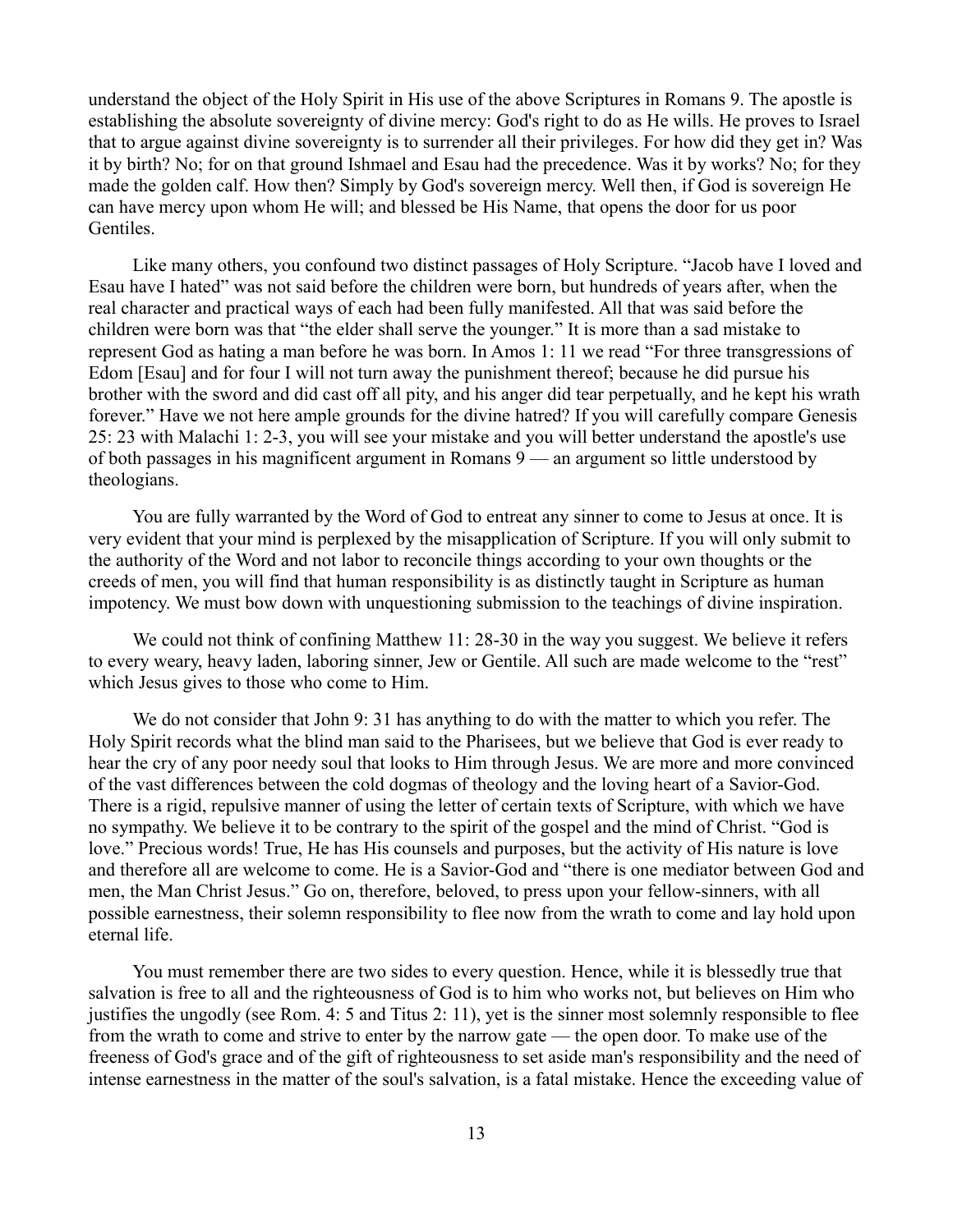the passage to which you call our attention (Luke 13: 24) In it we have the Lord's reply to a curious enquirer whom He would make anxious. He, as was His habit, answers the man, not his question.

2 Thessalonians 1: 8-9 contains a distinct and clear answer to your question, "What will become of those who reject the gospel?" We most assuredly believe there will be no further offer of mercy to those who deliberately reject the gospel now preached — no mercy for baptized Christendom, the vine of the earth. "The everlasting gospel" shall go forth previous to the opening of the millennial kingdom, and a testimony will be given to those nations who have not heard the gospel, but all this leaves untouched the solemn fact that unmitigated warrior judgment shall overtake that terrible thing called Christendom — that dark and awful mass of baptized profession, the most dreadful moral blot in the universe of God. There is nothing for the false professing Church except the deep and dark delusion which God, in His judicial dealing, shall send upon all who obey not the truth. And after that comes the deeper and darker doom of the Lake of Fire.

Dear friend, should not the thought of this make us more solemn, more earnest, more real in our dealing with our fellow men? Ought we not be more alive to the awful condition and destiny of those who die in their sins? Are we doing all we might to rescue our fellows from impending danger? Is it right to fold our arms and say, with chilling indifference, "God will save the elect, we can do nothing?" We believe it to be simply absolute heartless cruelty to souls.

### **BAPTISM**

Scripture gives us the simple fact that believers ought to be baptized. It says nothing as to whether it should be in public or in private. It does not tell us that it should be "In a place accessible to the public." It is left entirely open. Who witnessed the baptism of the eunuch? Where was Paul baptized? or Lydia? or the jailer? Where in the New Testament are we taught to contemplate the public, either in baptism or the Lord's supper? No doubt "the unlearned or unbeliever" may come into the place where Christians are assembled, but testimony to the world is not the object when Christians come together for communion or worship. Matthew 10: 32 does not refer specially to the act of baptism. Our whole life should be a testimony for Christ. The Christian himself is "the epistle of Christ, known and read of all men."

We believe that Matthew 28: 19 furnishes the proper formula for Christian baptism. We are not aware of any subsequent revelation on the subject. "In the name of the Father and of the Son and of the Holy Spirit." Here we have the full revelation of the Godhead, the true foundation of Christian doctrine. We see no reason for departing from the form of words prescribed by our Lord Jesus Christ. Is not His commandment more binding upon us than the example of any or all of His servants?

It is much to be desired that Christians see eye to eye on every subject, but this can hardly be expected, and most assuredly we should not allow our happy fellowship with the members of Christ's body to be hindered in the smallest degree by difference of judgment on the question of baptism. So long as a man is true to Christ — His name, His cause, His truth, His glory — I can love him with all my heart, though I may deem him mistaken as to his view of baptism. May the Lord bind us all more closely to Himself and to one another by the precious ministry of the Holy Spirit!

I am glad you have called my attention to my little book, "*Thou and Thy House."* I am aware of the use which has been made of it in a recent tract on the subject of "Baptism." With the theory of that tract I have no sympathy whatever; still less with its monstrous statements. I believe the course of some of our friends in urging on this question of baptism will, unless God in His mercy interpose, lead to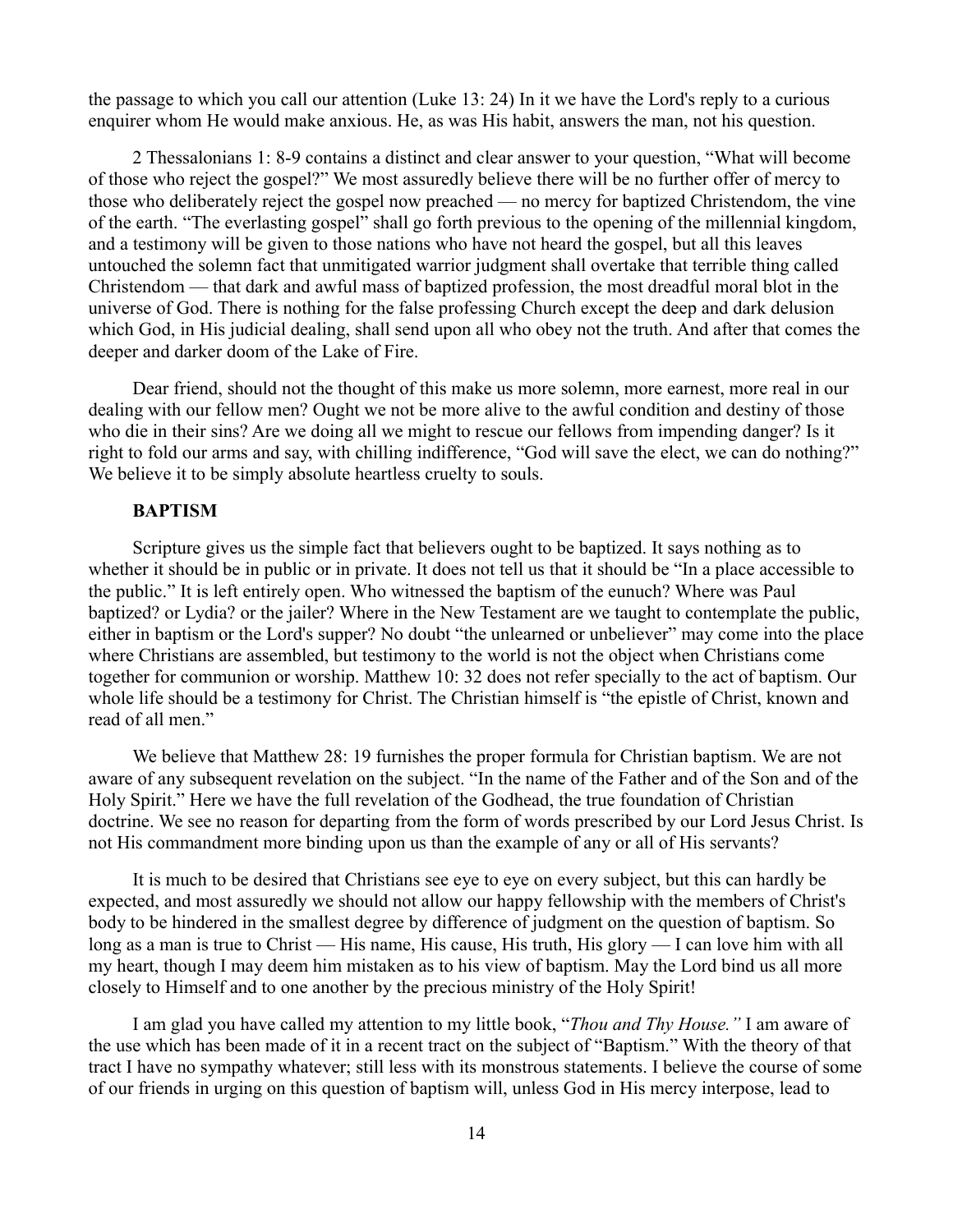most disastrous results. I complain not of any who conscientiously hold this or that view on the subject, but I do complain of those who, instead of preaching and teaching Jesus Christ, are disturbing the minds of God's people by pressing infant baptism upon them. For my own part — seeing the question has been forced upon me — I can only say I have for 32 years been asking in vain for a single line of Scripture for baptizing any except believers or those who professed to believe. Reasonings I have had — inferences, conclusions and deductions — but of direct Scripture authority not one tittle. There is not a word about baptism from beginning to end of my book, "Thou and Thy House."

## **THE COMING OF CHRIST**

It must ever be the desire of the heart that loves Jesus to see Him as He is and be with Him and like Him forever. Hence, the proper cry of an affectionate heart is, "Come, Lord Jesus." But it is our privilege to have fellowship with Him in His longsuffering toward this poor world. "The longsuffering of our Lord is salvation." Blessed be His name, "He is not willing that any should perish, but that all should come to repentance" (2 Peter 3). We do not think there is any difficulty in reconciling the two things. A loving wife may mourn the absence of her husband and earnestly long for his return, but he is away preaching the gospel and she may have such full fellowship with him in his work as to be quite willing that he should prolong his absence if only a single soul should thereby be brought to Jesus.

As to your difficulty about the expression "falling away" in 2 Thessalonians 2, it arises, we judge, from your not seeing the distinction between the Lord's coming to receive His people and His coming to judge the world — between His coming as the Bridegroom and His coming as the Judge. "The day of the Lord" refers to the latter, and before that day comes, there will be a great apostasy or falling away and "the man of sin will be revealed." It is most needful to understand this distinction. The proper hope of the believer is the coming of the Lord, which may be become reality at any moment, but when the Church has gone to be with her Lord, the man of sin shall be revealed, "whom the Lord shall consume with the spirit of His mouth and shall destroy with the brightness of His coming." This is far too weighty and extensive a subject to be handled in a short letter, but you might study prayerfully 1 Thessalonians 4: 3-10 compared with 2 Thessalonians 2: 12.

In 2 Thessalonians 2: 1-2 the apostle is correcting a mistake into which the Thessalonian saints had fallen. They had been led to think that "the day of the Lord" had actually begun. In the first epistle, he had taught them to look for the Lord's coming and their gathering unto Him in the air, to be forever with Him. Further, he had taught them that "the day" was not to overtake them as a thief. Then, in the second epistle, the apostle exhorts them "by" or *on the ground of* Christ's coming, not to be agitated as to "the day." The former was their proper hope; the latter could not take place until after the manifestation of "the man of sin" which was then and still is future. Your difficulty arises from not distinguishing between "the coming" of Christ for His saints and "the day" of His manifestation in judgment upon the world. We are exhorted by the former not to be troubled about the latter. The two things are as distinct as possible. The one is the bright and blissful consummation of the Church's hope; the other, the death knell of all this world's glory. The distinction is very important.

We do not think that Matthew 16: 27 and 1 Thessalonians 4: 16 refer to the same thing. Matthew refers to the public manifestation, Thessalonians to the coming of Christ for His saints, according to John 14: 3. The proper hope of the Church is her Lord's coming to receive her to Himself. She is called to wait for Himself, not for rewards. There will be rewards, but these belong to the manifestation of the kingdom and are neither our proper hope nor the true motive for service. The love of Christ is our true motive spring — Himself our hope.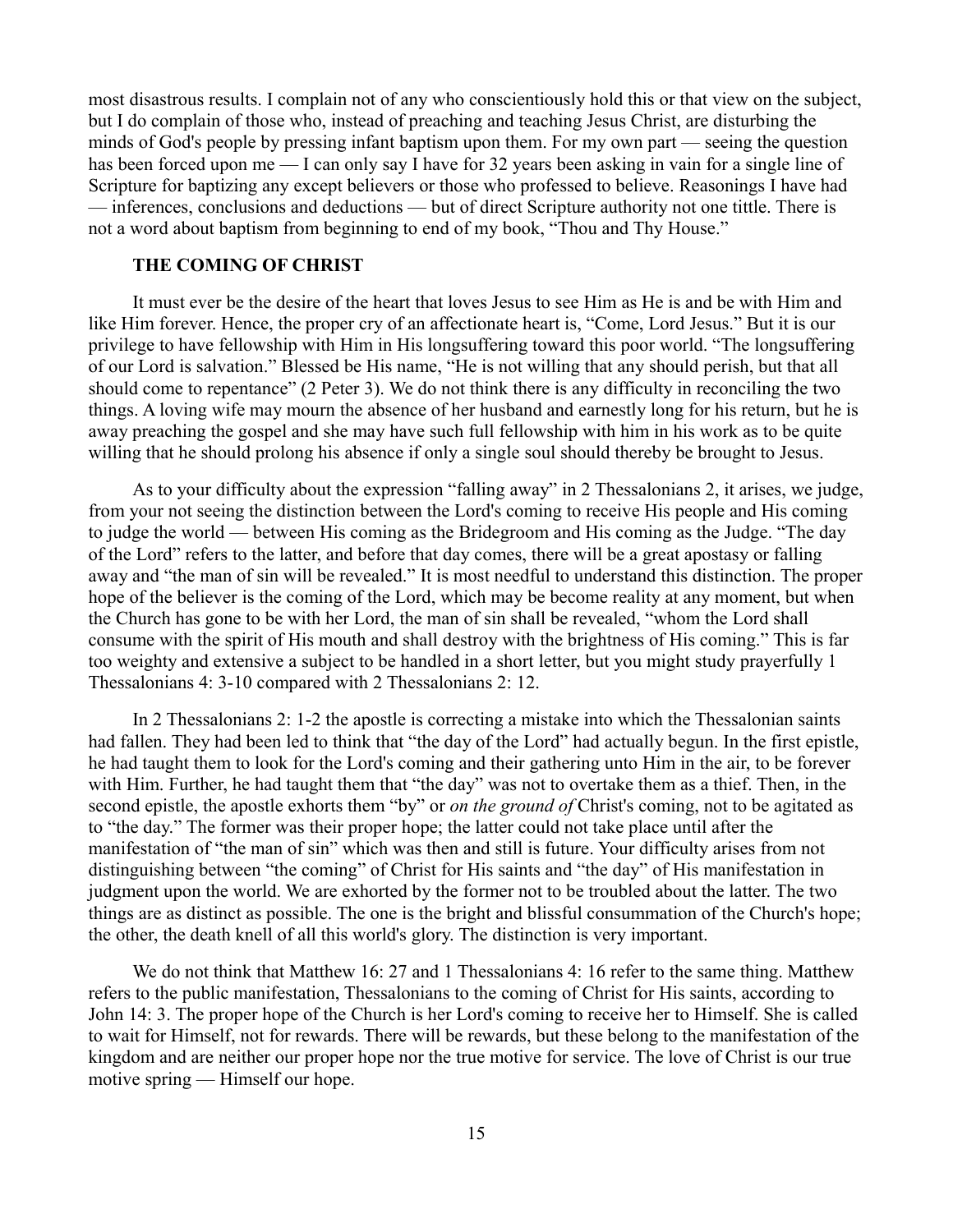As to the expression, "These my brethren," it refers to the messengers who shall go forth to the nations previous to the setting up of the kingdom. They will be from among the Jews. The entire scene refers to the judgment of the living nations. There is no such thing in Scripture as a general simultaneous judgment. There will be the judgment of "the quick" [the living] before the Millennium and the judgment of "the dead" after the Millennium, and the warrior judgment executed upon "the beast."

We judge that Philippians 4: 5 refers to the Lord's coming. "Let your moderation [yieldingness] be known unto all men. The Lord is at hand." If our hearts are set upon the blessed hope of the Lord's coming, we shall not be standing up for our rights or grasping after the perishing things of this world. He may come tonight. Then we shall leave all these things behind forever. It is interesting to notice the two expressions in this passage. Our *moderation* is to be known unto men; our *requests* are to be made known unto God. Men are to see that we are perfectly content with our portion and prospect. We should never go to men with our wants. God is sufficient. Man is sure to disappoint us. God *never* fails a trusting heart, blessed be His holy name.

The judgment in Revelation 19 is what we may call the "warrior judgment." Most surely it is after the Church has left this scene. This is obvious from the fact that the saints come forth with the Rider on the white horse.

We believe the midnight cry has gone forth. We recognize the result of that cry in the large measure of attention which has been given since about the 1830's to the glorious truth of the Lord's coming. For centuries, not a sound was heard about the Bridegroom's return. "My Lord delayeth His coming" was the plain language of the professing Church. Christendom was asleep. But, through the mercy of God, the cry has gone forth — that soul-stirring cry, "Behold, the Bridegroom cometh; go ye out to meet Him." Are we ready? Have we got the oil in our vessels — the true grace of God's Spirit in our hearts? Solemn enquiry! Those who are "ready" shall go in with the Bridegroom. The rest shall be shut out into outer darkness — the awful region of weeping, wailing and gnashing of teeth; that place where hope can never come, where not one single ray of light can ever shine in upon the gloom of eternity.

Oh! may God's Spirit stir up all our hearts and make us thoroughly in earnest! May we be seen with girded loins and burning lights as men who are really waiting for their Lord! May we seek to sound a warning note in the ears of our fellow men as we pass along from day to day. Lord, make us serious!

## **THE BELIEVER'S SECURITY**

You must ever remember that Scripture cannot contradict itself. Hence, when you read in John 10 such words as "My sheep shall never perish," your heart should rest in the full assurance of the eternal security of the very feeblest of Christ's blood-bought sheep. Many other scriptures establish the same precious truth. So 2 Peter 2: 20-22 cannot possibly clash with John 10 and similar passages. But what does it teach? Simply that when *professors* of religion return to their old habits, they are in a worse condition than if they had never made a profession at all. It is obvious that true Christians are not in question here. A "dog and a sow" cannot be looked upon as "sheep," however they may profess "the knowledge of the Lord and Savior Jesus Christ." We desire to render hearty thanks to God for what you say as to the blessing and help received through our writings. To Him be all the praise!

As to John 15: 2, the real secret of the difficulty felt by so many in this scripture is that they seek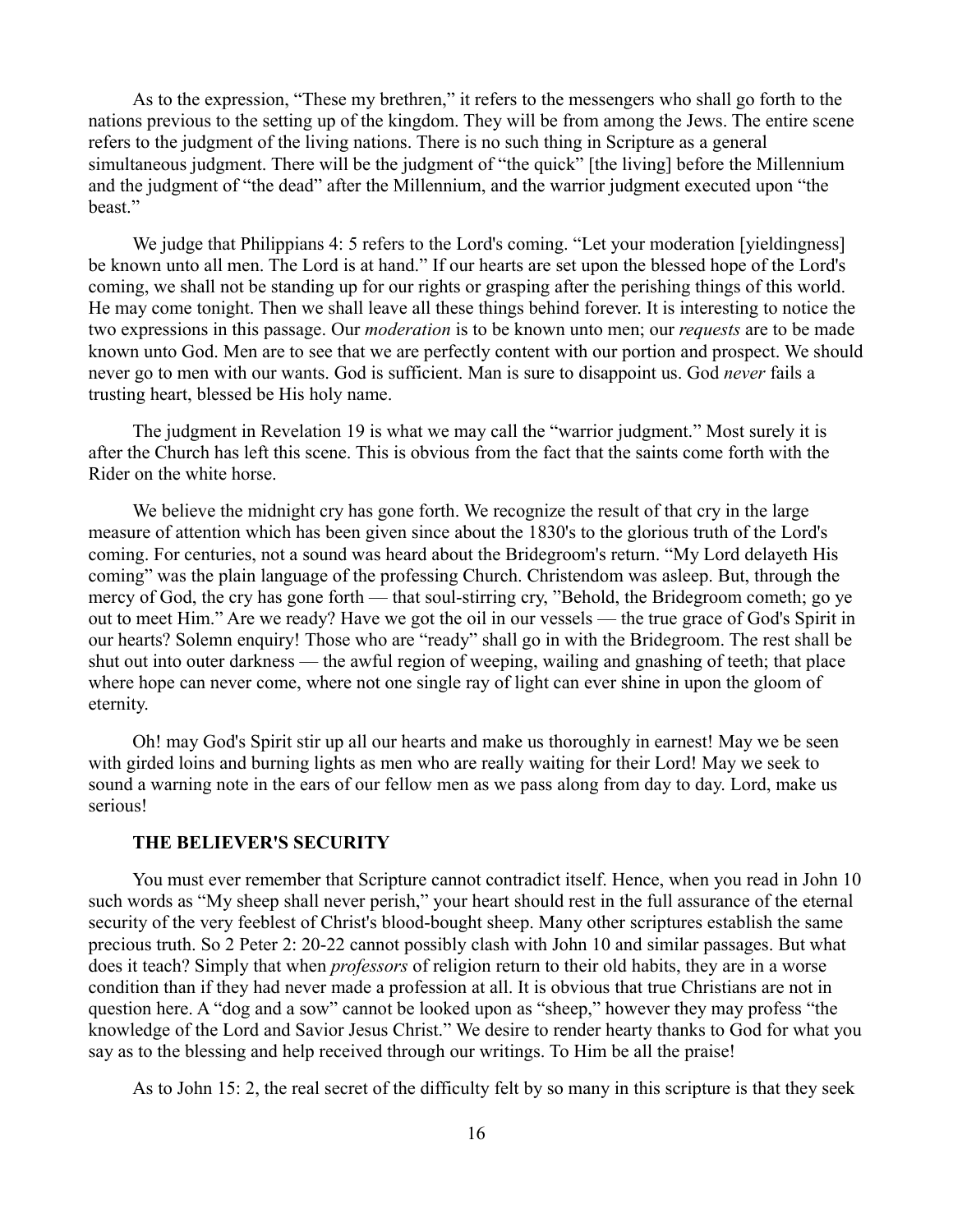to make it a question of life and security, whereas it is simply a question of fruitbearing. If we do not abide in the vine we shall prove fruitless branches, and all such branches the gardener removes from the place of fruitbearing. The question of salvation is not touched.

You are perfectly right, because most thoroughly sustained by the Word of God, in saying to any soul, "Only believe God's testimony about His Son and you are eternally saved." This is an absolutely scriptural statement. The passages of Scripture in which you find difficulty (Rom. 14: 15 and 1 Cor. 8: 11) do not refer to the question of salvation or eternal life at all. It is not in the power of anyone to destroy eternal life, but if I interfere with the action of a brother's conscience — if I cause him to do what he feels to be wrong — then, so far as in me lies, I destroy him and cause him to make shipwreck of faith and a good conscience. In both the above passages, it is a question of personal responsibility and the integrity of conscience before God. This is most solemn. No man can touch the foundation on which a saved soul is built, but it is a most serious thing to wound any weak conscience. Let us therefore beware.

### **DISPENSATIONAL MATTERS**

It was perfectly consistent for the disciples, previous to the day of Pentecost, to pray for the Holy Spirit since He was not given till that memorable day and could not be given until Jesus was glorified. Compare John 7: 39; John 16: 7 and Acts 19: 1-6. We believe the form of prayer given to the disciples was suited to the transition state in which they were until the coming of the Comforter. From that time it holds good that, "We know not what we should pray for as we ought, but the Spirit Himself maketh intercession for us with groanings which cannot be uttered." Where would be the force of this if the Church of God were confined to one definite form of prayer?

It is well for Christians to most attentively consider the vast difference between God's people their standing, their calling, their hope — before and after the death and resurrection of Christ and the consequent descent of the Holy Spirit. This is very little seen or thought of; hence the low spiritual conditions, the darkness and doubt, the legality and distance, the cloudiness and mistiness so painfully observable among many of God's beloved people. How rarely do you find souls enjoying accomplished redemption and the indwelling of the Holy Spirit! There is everywhere a strong tendency to take merely Jewish ground. People are under law as to the state of their conscience. Little is known of the conscious possession of eternal life, sonship and the sealing of the Spirit. It is deemed presumption for anyone to have the full assurance of salvation. And yet, by a strange inconsistency, persons who speak thus deem it possible for some who have made great attainments in holiness and the divine life, to have assurance. This is presumption because it bases assurance upon something in us, even though 'that something be by the Holy Spirit, whereas Scripture bases our assurance and peace, not on anything in us, but upon accomplished redemption by Christ. This makes a grand and all-important difference.

The difficulty of your friend arises from not seeing that the Church as such is not before the apostle's mind in Galatians or Romans. He is speaking of believers and the ground on which they are individually justified before God. They are justified by faith, as Abraham was. Hence they are *morally* the children of Abraham. And though Abraham did not and could not belong to a body which had no existence except in the purpose of God until the Head ascended into the heavens, still most assuredly all the Old Testament saints will share in the heavenly glory. Many are perplexed as to this point because they make it a question of comparing individuals one with another. If it be a question of personal worthiness, holiness or devotedness, Abraham might stand above the most holy and devoted among us. But it is simply a question of God's dispensation arrangements, and if any be disposed to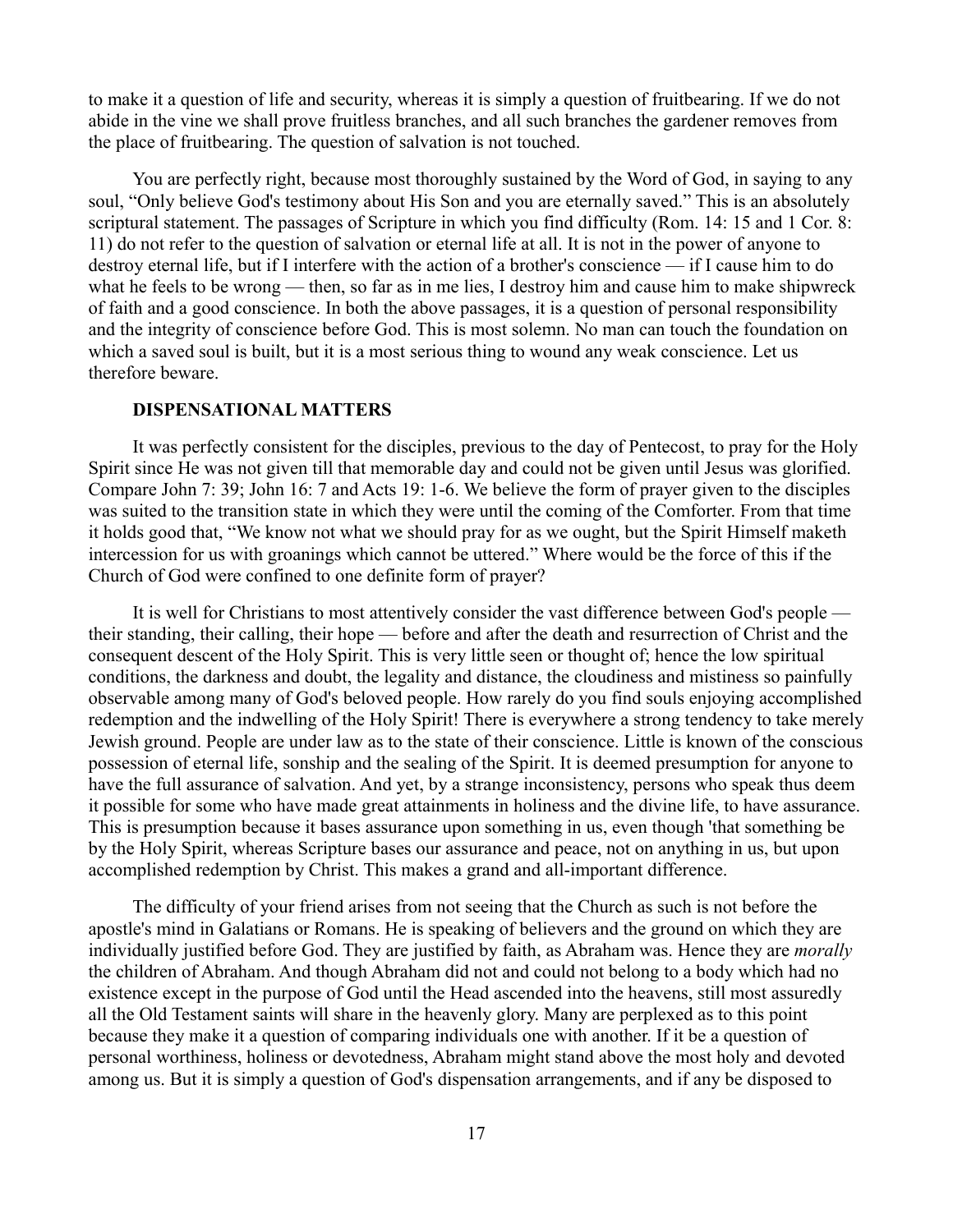find fault with these, we are not going to argue with them. Some today have a way of turning the subject into ridicule which savors far more of wit than of spirituality or acquaintance with the Word of God. But we trust that we will never surrender the truth of God to escape the shafts of human ridicule.

The Church is on earth. It seems strange to have to affirm so obvious a truth. True, it is in ruins, but still earth is its sphere inasmuch as the Holy Spirit is on earth and He is the One who unites the members to the Head and to one another. Now, while it is true that the visible unity of the Church is gone, yet we are responsible to "endeavor to keep the unity of the Spirit in the bond of peace," and in order to do this we are to yield our souls to the action of the whole truth of God, whether that truth be found in 1 Corinthians or in 2 Timothy.

We have to recognize and mourn over the ruin, and confess our own share in that ruin, but we must not lower the divine standard or surrender a single tittle of divine revelation. It is our holy privilege to walk in the light of the very highest truths, notwithstanding the broken state of the professing body. "Where two or three are gathered together in My name, there am I in the midst of them" (Matt.18: 20). These words set forth the real ground of the Assembly. They were uttered before the Church was set up and they will hold good to the end of time. "Scripture cannot be broken." "Forever, O Lord, Thy Word is settled in heaven."

Thanks be to our ever gracious God, He has not left us to walk according to our own vague and desultory thoughts or the commandments and doctrines of men. He has poured the heavenly light of His own Word upon our path, and that gives a certainty, a stability and a wonderful peace.

The Holy Spirit has given us the three grand distinguishing titles — "The Jew, the Gentile and the Church of God." Sadly, that which calls itself the Church of God has become a corrupt thing, a vast mass of baptized profession. But clearly that which is called Christendom is no longer viewed as being on Jewish *or* Gentile ground, nor will it be judged as such, but according to the profession which it takes up. Hence the appalling solemnity of Christendom's position. We believe it to be the most terrible moral blot in the wide universe of God, the master-piece of Satan and the destroyer of souls. Oh! the awfulness of Christendom's condition; the awfulness of its doom! No human language can set it forth. May all who truly belong to the Church of God be enabled to yield a calm, clear, decided and consistent testimony against the spirit and principles and ways of that terrible thing called Christendom.

The "other sheep" of John 10 are those who are called from among the Gentiles to form, with those of the Jewish fold, the "one flock" under the one blessed Shepherd. In Ephesians 4 we have the further truth of the "one body" composed of Jew and Gentile and united by the Holy Spirit to the living Head in heaven and to one another on the earth.

In John 20 Mary illustrates the present relation of the Church with Christ. We do not know Him after the flesh. We are linked with Him, not as the Messiah on earth, but as a heavenly Christ. Thomas represents the Jew who must see to believe. Matthew 28 presents our Lord in His Jewish relations, and we find the women holding Him by the feet. This teaches us in the most blessed manner that He will yet resume His links with Israel according to the promises made to the fathers. We must remember that the Church forms no part of the ways of God with Israel and the earth.

The terms "kingdom of heaven" and "kingdom of God" are not always synonymous, though sometimes they are. Take Romans 14: 17, "For the kingdom of God is not meat and drink, but righteousness, and peace, and joy in the Holy Spirit." We can easily see that "kingdom of heaven" would not do here. This latter is a great dispensational term, applying to the time during which the King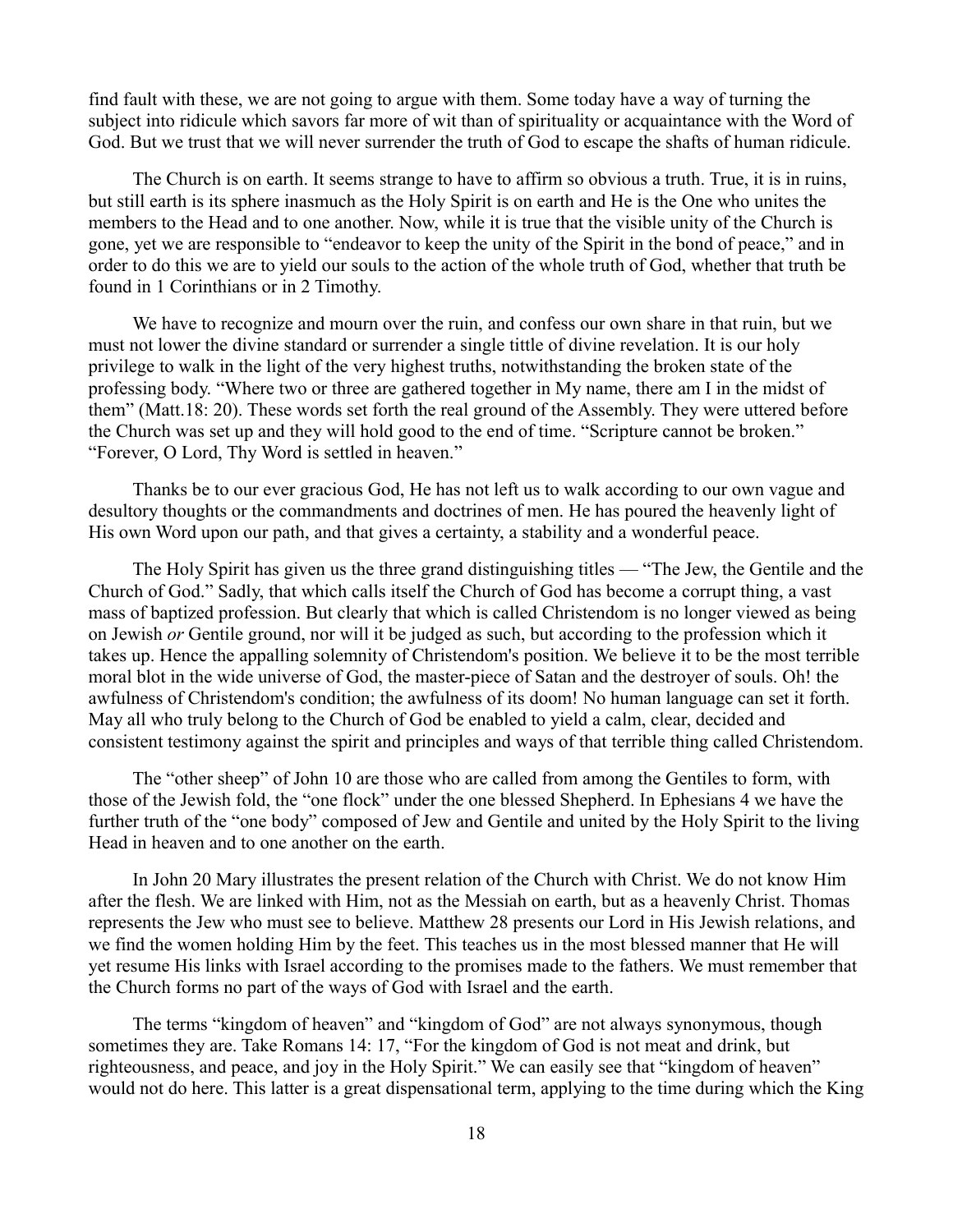is rejected and the kingdom, in consequence, in *mystery* instead of in manifestation. The term "kingdom of God" is sometimes applied in the same way (Mark 4: 30; Luke 8: 10). Also, it has *a moral and personal application* which distinguishes it from the phrase, "kingdom of heaven," which is unique to Matthew. Accept our warmest thanks for your most kind and interesting letter. Its tone and spirit are pleasing and refreshing in a day like the present. May God bless you very abundantly!

No passage could more distinctly teach the two resurrections than the very one which your friend has quoted in opposition, namely, John 5: 25-29. There is "the resurrection of life" and "the resurrection of judgment." It may be that your friend bases his objection on the fact that the word "hour" is used, but this has no force whatever since in verse 25, the same word is applied to that period during which the Son of God is quickening dead souls — a period which has already extended nearly 2000 years. Now if the word "hour" be applied to a period of nearly 2000 years, what difficulty can there be in applying it to a period half that length? We consider that Revelation 7: 1-8 refers to the saved remnant of Israel, the nucleus of the restored nation.

Ezekiel 37 refers to the future restoration and blessing of Israel. The closing chapters of Ezekiel shall, most surely, have their accomplishment in the nation's history. The temple will be rebuilt and the worship restored. The sacrifices, instead of being typical, will be commemorative. Thanks for your devotional lines. We greatly enjoyed their tone and spirit.

We take those charming passages in Isaiah in their full force and beauty, as setting forth the wonderful blessedness of that time when our beloved Lord shall reign from pole to pole and from river to the ends of the earth. How the heart longs for that time as we toil along through this sin-stricken world where all is so contrary to the Spirit and mind of Christ.

## **THE DOCTRINE OF CHRIST**

The apostle John, by the Holy Spirit, teaches us that "He that hath the Son, hath life; he that hath not the Son of God hath not life." The person you describe has not the Son of God. Anyone who denies that Jesus is God, has not the Son of God. He is a blasphemer. As for his saying that "God was in Him more than in anyone else on earth," it is a blinding delusion and deceit of the enemy. If Jesus was not God, it is the merest absurdity to speak of His being a good man or the best man who ever lived, or of God being in Him. For any other than God to speak as Jesus did, would be blasphemy.

We must either confess the essential deity of the Man Christ Jesus or deny Him altogether. There is not the breadth of a hair of middle ground. But, blessed be God, Scripture is plain and emphatic. It claims for our adorable Savior not merely divinity but essential deity. This is demonstrated in a very singular and forcible manner by the fact that in Romans 1, where the apostle is speaking of the testimony of creation, he says, "For the invisible things of Him from the creation of the world are clearly seen, being understood by the things that are made, His eternal power and Godhead." In Colossians 2: 9, in speaking of the Person of Christ, he says, "In Him dwelleth all the fullness of the Godhead bodily." In the original Greek of these two passages we have a different word for "Godhead." In Romans 1: 20 the word is *divinity.* In Colossians 2: 9 it is *deity.* The heathen should have learned that there was something superhuman, something divine in creation, but the Holy Spirit is not satisfied to claim divinity for the Person of Christ but absolute deity. This is magnificently striking.

We cannot understand you, dear friend, when you speak of a blasphemer of Christ as "a good living person, keeping God's commandments." What! "A good living man," yet denying the Godhead of Jesus! "Keeping God's commandments," yet blaspheming the Son of His love! Be not offended, dear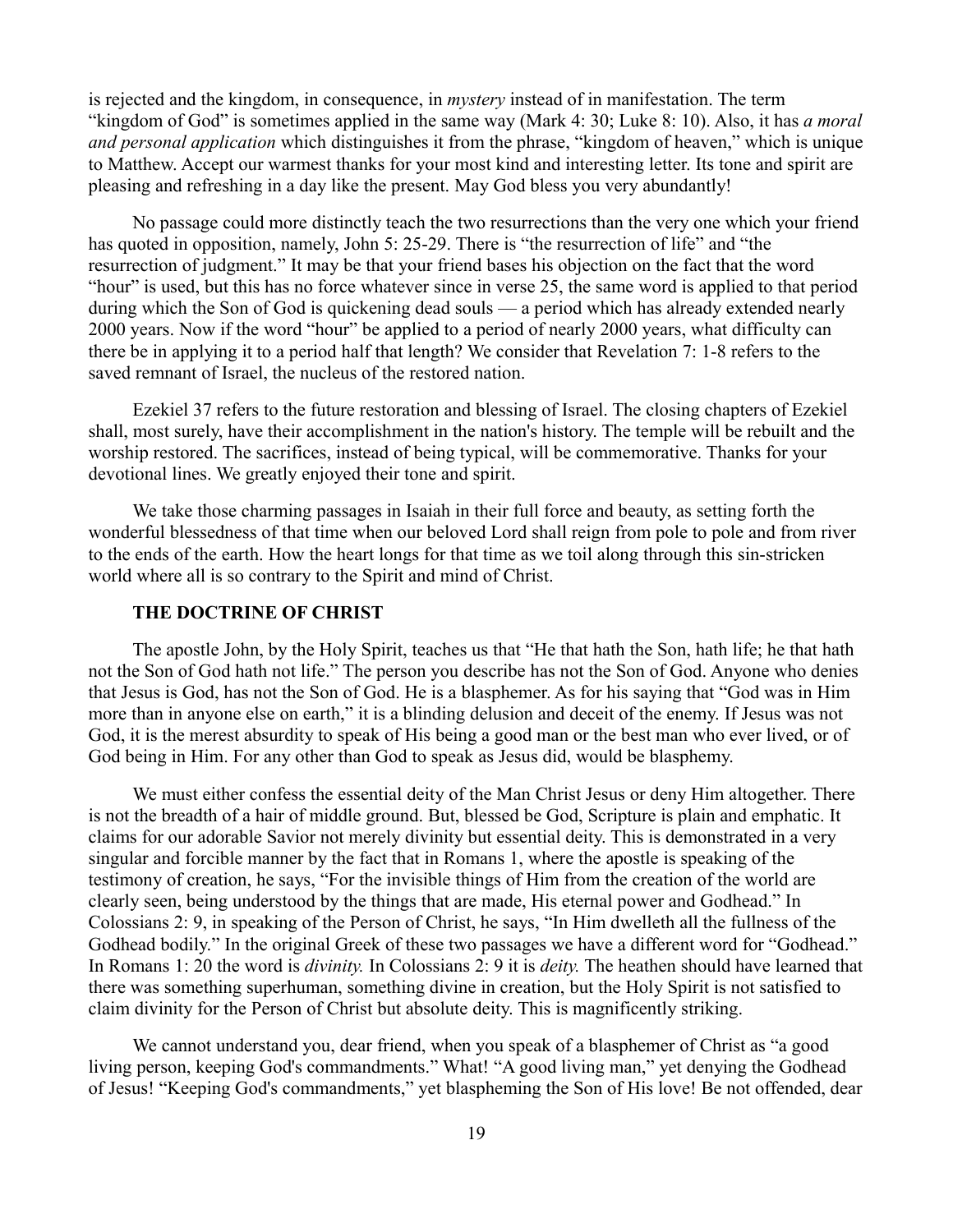friend, by our plain language. We must speak plainly. We utterly loathe and abhor the false liberality of the present day, a liberality which can lavish its compliments upon men, but deny the Christ of God. We hold it to be utterly impossible for anyone who lives and dies in the denial of Christ to be saved. Such an one has no Savior unless there is some other way of being saved than by Christ. May God open the eyes of your friend to see his guilt and danger — notwithstanding his "good living" and "keeping God's commandments" — and to flee by faith to the refuge provided for the lost in the precious atonement of our Lord and Savior Jesus Christ! We regret having to write in such a way concerning one who "is very near and dear to you," but we should either write as we have done or leave your letter wholly unnoticed. Our Lord Christ is more to us than all the friends in the world.

In Galatians 5: 9 the apostle in speaking of bad doctrine, uses the very same form of words as in 1 Corinthians 5: 6, which he applies to bad conduct. But the bad doctrine in question affected the very foundation of Christianity. So also in 2 John 10, the apostle calls upon the elect lady to shut her door against anyone who brought not the true doctrine of Christ. If a man denies Christ we cannot own him or salute him or wish him God speed. To do so would make us partakers of his evil deeds. What is the difference between a teacher of fundamental error and one who knowingly receives him or wishes him God speed? Does the law distinguish between a traitor and one who knowingly conceals the traitor? Could you have fellowship with a man who denies the Person or the work of Christ?

It is very striking to notice how much more alive people are to bad morals than bad doctrine. A person living in scandal is justly rejected, but a man may deny the deity or the eternal Sonship of Christ and be received and honored in the highest circles of so-called Christian society. A man who picks his neighbor's pocket is justly sent to prison, but a man may blaspheme the Son of God and yet be looked upon as a respectable Christian! How is this? *Because man thinks more of himself and his respectability than he does of Christ!*

But who would think for a moment of placing fundamental truth on a level with such a question as baptism or the interpretation of a text? To do so would be the very height of folly. If a man holds the truth as to Christ and is seeking to live according to it, we can give him the right hand of fellowship, although we may not agree with him as to baptism or many *minor* points. Difference of judgment on minor questions is a proof of human weakness, but if that difference be allowed to rise into undue prominence, it is a proof of Satan's power. When Christ is our absorbing and commanding object, all minor differences soon find their level.

#### **JUDGMENT**

Scripture distinctly teaches that the believer will never come into judgment at all. 2 Corinthians 5: 10 declares that all shall be manifested before the judgment-seat of Christ, believers and unbelievers alike, although not, of course, at the same time. But how will believers be manifested? *In all the perfectness of Christ Himself!* Are they to be judged? Assuredly not. Their judgment is past forever. It was executed at the cross. If there was a single atom of sin or guilt left unatoned for in the death of Christ, a single question left unsettled, a single thing that has still to be judged, then, most assuredly, we shall be eternally damned. But no, dear friend, it is all settled — blessedly, divinely, eternally settled. All who believe on the Son of God have passed from death unto life and shall not come into judgment (John 5: 24). It is as impossible that a believer can come into judgment, as that Christ Himself can. The members can no more be judged than the Head.

No doubt our works shall be tested. "The day shall declare it." Those works shall be tried by fire,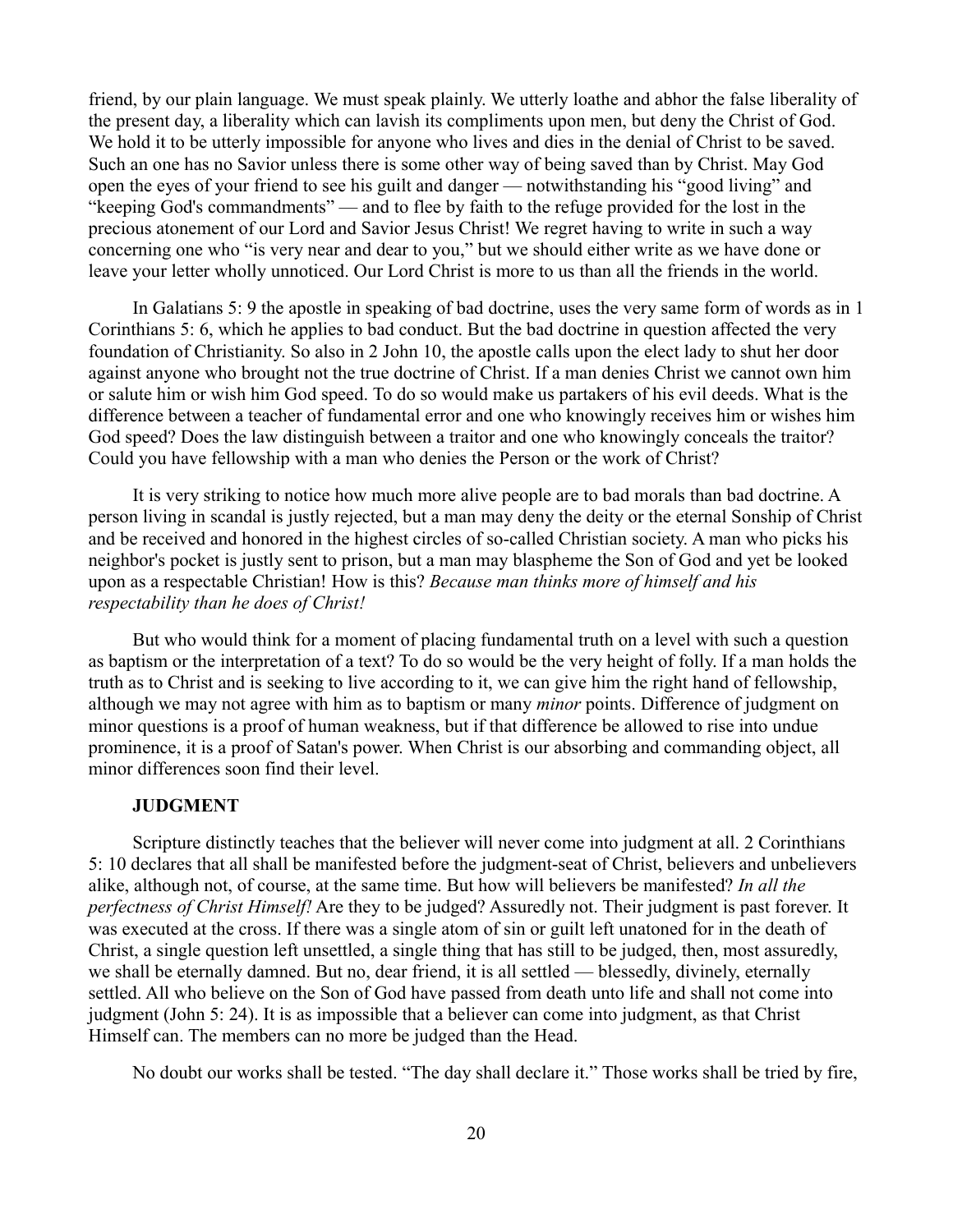and all the wood, hay and stubble will be burned up. Further, when we stand in the light of the judgment-seat of Christ, we shall look back with an enlightened gaze over the whole of our career and see as we never saw before, our mistakes, our follies, our sins, our infirmities, our mixed motives. But we shall see also, as we never saw before, the fullness of the grace of God and the effectiveness of the blood of Christ.

With regard to Matthew 12: 36-37 it teaches us that "men will have to give account for every idle word." So also in Hebrews 9: 27, we read, "It is appointed unto men once to die and after that the judgment." But the believer is taken completely off the ground of judgment since Christ was judged in his stead. Hence, instead of looking for judgment, the believer is looking for the Savior. Is all this precious grace intended to make us lax and careless? May we speak idle words because we are not to be judged? Far away be the horrible thought! No, dear friend, it is just because we believe that Jesus was judged in our stead and that we shall *never* come into judgment, that therefore we judge ourselves day by day and refuse to justify in ourselves a single sinful thought. "How shall we that are dead to sin live any longer therein?" It is our holy privilege to reckon ourselves "dead to sin." We have passed through death and judgment in the Person of our Substitute, so "we have boldness in the day of judgment because as He is, so are we in this world" (1 John 4: 17). Here lies the grand secret of our peace — the secret of our deliverance from the power of sin — the secret of all holy living. May the Spirit of God expound and apply it in power to your heart. Then you will cease to be perplexed.

We quite agree with your view of the expression, "the terror of the Lord," and we trust your friend will be led to see the mind of God in the entire context. The believer can never come into judgment. In John 5: 24 the word is "judgment" and not "condemnation." Every man's work shall be tested, but when the believer is manifested before the judgment seat of Christ, he will be perfectly conformed to the image of his Lord.

In 1 Corinthians 6 we are taught that the saints shall judge the world and even angels. They will be associated with Christ in that solemn work. It would be strange if the judges were to be arranged along with the judged. It is very sad to mark the confusion in people's minds in reference to a subject so plain and simple. It is, no doubt, the result of legal teaching and bad theology. There is no such thing in the New Testament as a general resurrection or general judgment. To maintain such a notion is to deny the very foundations of Christianity.

Scripture most certainly teaches that the unconverted shall stand before the judgment seat. 2 Corinthians 5: 10 takes in all, both believers and unbelievers, though not of course at the same time or on the same ground. The expression "we all" in chapter 5: 10 differs materially in the Greek from the "we all" in 2 Corinthians 3: 18. The latter refers only to believers; the former to both. Our Lord Christ will judge the living and the dead at His appearing and kingdom. In Matthew 25: 31 we have the judgment of the living nations. Revelation 20: 11 gives the judgment of the wicked dead. In the former, not one will have passed through death; in the latter, all will have done so. In neither scene have we the Church or Israel as the subjects of judgment.

# **THE INDIVIDUAL PATH OF FAITH:**

### **PRACTICAL ENCOURAGEMENT AND EXHORTATION**

The life of faith in its every stage and every step must be intensely individual. No one can have faith for another, and no one ought to dare to intrude upon another's path. We may and ought to encourage one another to trust God — to strengthen each other's hands in God — but for anyone to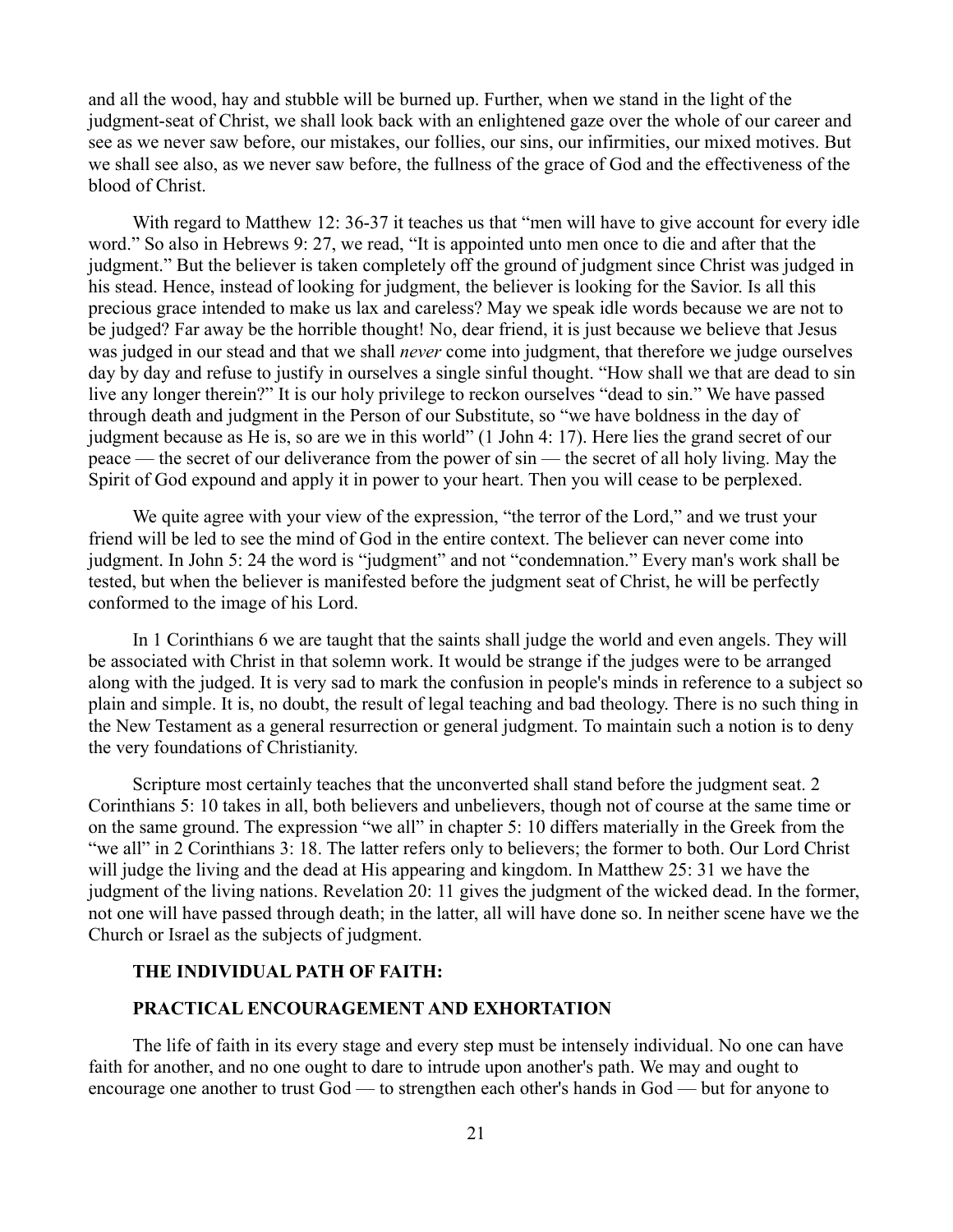counsel another to do this or that, unless there be distinct faith for it, is in our judgment a very grave mistake indeed. Hence, dear friend, if you are not thoroughly clear in your own soul as to whether it would be "faith or folly" to abandon your present position, we should strongly recommend you to pause. It is a serious thing to go beyond your depth, to feel the surgings of the tide of circumstances, if your feet are not on the rock. We have no fears on God's side of the question. He never fails a trusting heart. But from the style and tone of your letter, we have great fears for you.

Could you imagine Abraham asking anyone if it would be "faith or folly" for him to leave Ur of the Chaldees? Could you conceive Moses asking if it would be "faith or folly" for him to leave the court of Pharaoh? We most fully believe that your position would be a false one for us, and that to abandon it would be true wisdom, but you must see this for yourself. You must have it from God and act before Him, else it will all end in confusion and disaster. "Never go before your faith and never lag behind your conscience." This is a most excellent principle. May we all be enabled to act upon it! The Lord bless, guide and keep you!

We conclude from what you say that your own mind is ill at ease in reference to the matter about which you ask counsel. We would therefore recommend you not to do anything with a doubtful mind. "Whatsoever is not of faith is sin." Look to the Lord for guidance in this thing. See if you can do it to His glory, and if not, lay it aside. It must be between your own soul and the Lord. *Do nothing with a doubtful mind.* How precious to be able to bring everything, great or small, to Him!

The question you propose is one for your own conscience to weigh in the light of Scripture. It would be of no real use to you for us to say that we could not for worlds occupy such a position or stand in such a relationship as you describe, inasmuch as each one must act according to his light. We believe the servant of Christ ought to stand perfectly free from human influence. He should have to do only with His Lord, both as to his work and as to his support. But in all these things, the rule must ever be, "According to your faith." It is none of our business to judge others; each one must stand or fall to his own Master.

If your conscience is not clear before the Lord, do not move one inch in the matter. Let not the persuasive arguments of a thousand friends induce you to do anything with a doubtful mind. "Whatsoever is not of faith is sin." We do not offer any opinion on the abstract question which you have laid before us, but, judging from your own statements, it is very evident that your own heart would condemn you in taking such a step. On this ground, we solemnly counsel you not to move in the matter. May we be faithful to Christ! May we give Him an undivided heart!

The Lord alone can give you wisdom and grace to act in the painful circumstances you describe. If you really wait on Him, He will teach you when to speak and when to keep silence. There is danger of speaking in haste of temper rather than in a spirit of love, when replying to the godless remarks of the unconverted. This is to be guarded against. Further, we must remember there is very often far more powerful testimony in solemn and dignified silence than in talking for talking's sake. But the Lord will guide the lowly dependent heart. He will tell you when to speak and when to be silent. Then, you may rest assured, the speaking and the silence will each be fruitful in its season.

It is always well to watch our treacherous hearts, even in right things, lest they betray us. But in the matter to which you refer, we would remind you of the exceeding goodness and tenderness of our God. He most graciously allows us to pour out our hearts to Him in the freest manner. He perfectly understands our every feeling and He knows all about our relationships and the right affections which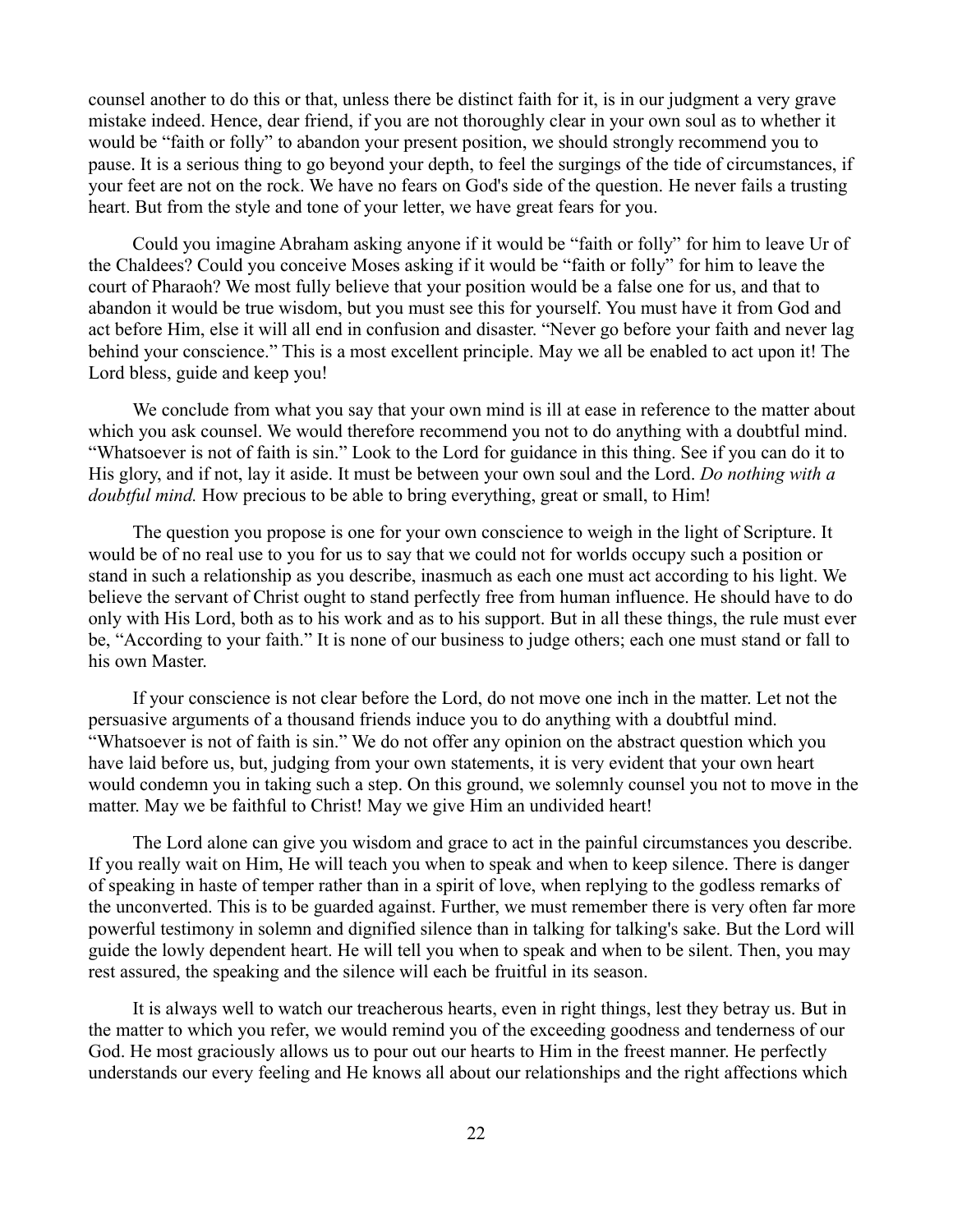flow out of them. It would be unnatural not to feel unique earnestness in reference to the salvation of our relatives according to the flesh. Unquestionably, we should seek to be ruled in all things by the glory of God. But oh! let us ever abide in the sweet sense of His love and let us beware of a unhealthy analyzing of our poor thoughts and feelings. God bless you and keep you!

We fully sympathize with you in your dread of acting under mere impulse. It is always well to be sure of every step we take, to be able to give a "Thus saith the Lord" for whatever we do or whatever we refuse to do. Very much damage is done to the cause of truth and vital godliness by impulsive acting and by what we may term spasmodic devotedness. We greatly value calm, deeptoned decision for Christ — a decision produced by genuine love to His Person and profound subjection to the authority of His Word. These things are most needful in this day of man's will, man's judgment and man's reason. As to the matter which seems to exercise your heart, you must simply act before the Lord. It is entirely a question for your own conscience. Do not act on the judgment of another. If you feel free in conscience before God, it is better to continue as you have done for the sake of others. By all means, keep a good conscience, cost what it may.

We entirely agree with your remarks about the Church. The professing body is a ruin. The Body of Christ is one and indissoluble. It is our holy and happy privilege as it is our bound duty to have our feet on God's ground and our eyes on God Himself — to see and own our failure, but yet to hold fast the faithfulness of God. It needs a single eye to discern God's ground and a simple faith to occupy it, but He is always sufficient and His foundation stands sure. There is no reason why we should continue one hour in connection with what is wrong. "Let everyone that nameth the name of Christ depart from iniquity." This is conclusive. *Nothing can justify our remaining in connection with what we know to be false.* May the Lord Himself greatly bless you, beloved friend, and make you a blessing!

We see no other course open before you but one of plain decision for Christ, cost what it may. You must cease to do evil before you can expect to learn to do well. Trust Christ and act boldly for Him. "If thine eye be single, thy whole body shall be full of light." But if you are looking at circumstances, weighing consequences or conferring with flesh and blood, your eye is not single and you must be in darkness and perplexity. The Lord can very speedily provide you with a situation. Only wait on Him. Let your exclusive reference be to Him. He never fails a trusting heart. Do, dear friend, seek to prove the reality of sole dependence upon the living God. There is nothing like it. All human hopes are as a vapor that passes away. May the Lord undertake for you in His infinite goodness.

It is a most serious thing to trifle with the truth of God or to refuse the path which His Word plainly sets before us. Blessed be His name, He bears with us in our ignorance, our unbelief and varied infinities. But to sin against light is a fearfully solemn thing. "Give glory to the Lord your God before He cause darkness, and before your feet stumble upon the dark mountains, and while ye look for light, He turn it into the shadow of death and make it gross darkness" (Jeremiah 13).

Mark the words! "Before He cause darkness." Does God cause darkness? Yes, verily, and blindness, if people refuse His light. There is no darkness so profound, no blindness so awfully complete, as that which God sends *judicially* upon those who trifle with His Word. Look at 2 Thessalonians 2, "For this cause God shall send them strong delusion that they should believe the lie; that they all might be damned who believed not the truth, but had pleasure in unrighteousness." Here we have the future destiny of Christendom. God shall send strong delusion. He will turn their professed light into gross darkness and the shadow of death. All this is most solemn. It should make us tremble at the very thought of refusing to act up to the light which God graciously affords us.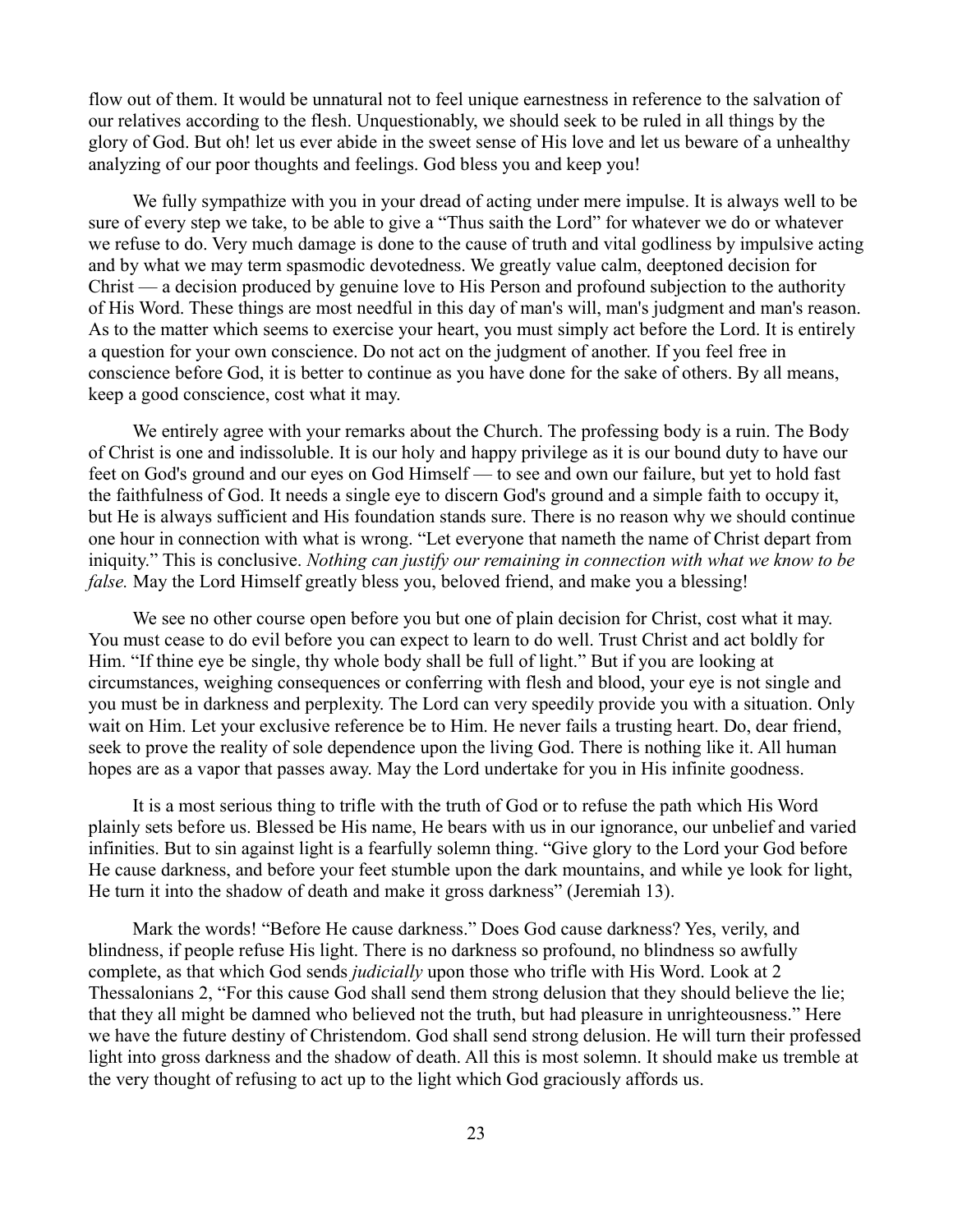Look at the blessed contrast to all this as given in Luke 11: "No man, when he hath lighted a candle, putteth it in a secret place, neither under a bushel, but on a candlestick, that they which come in may see the light." What does God give light for? That it may be quashed, quenched, hindered? Assuredly not; but that it may be seen. But how can it be seen if we do not act upon it? If we, for worldly gain, personal advantage, to please ourselves or to please our friends, refuse to obey the Word of God and thus hide the light under a bushel — what then? It may issue in "gross darkness," "the shadow of death," "strong delusion." How awful!

Our Lord continues, "The light of the body is the eye: therefore when thine eye is single" — that is, when you have but one object before you — "thy whole body also is full of light" (beautiful state!) "but when thine eye is evil, the body is full of darkness. Take heed, therefore, that the light which is in thee be not darkness. If thy whole body therefore be full of light, having no part dark, the whole shall be full of light, as when the bright shining of a candle doth give thee light."

How striking the contrast! Instead of stumbling on the dark mountains, the obedient soul not only has light for his own path, but he is actually a light-bearer for others. The moral progress in the above passage is uncommonly fine. There is first the single eye — the one simple, firm, earnest purpose of the heart to go right on in the path of obedience, cost what it may. Then the body is full of light. What more can there be? But there is something more, for assuredly there is no redundancy in Scripture. "If thy whole body therefore be full of light, having no part dark" — no reserve, no chamber of the heart kept locked up on account of friends, self-interest, worldly ease or anything else — "the whole shall be full of light." You become transparent and your light shines so others see it. Not that *you* think so, for a single eye never looks at self. If I make it my object to be a light-bearer, I shall get full of darkness and be a stumbling-block. When Moses came down from the mount, the skin of his face shone. Did he see it or know it? Not he. Others saw it; and thus it should be with us. "We all, with open face, beholding the glory of the Lord, are changed into the same image from glory to glory by the Lord the Spirit" (2 Corinthians 3).

Finally, dear friend, let us entreat you to yield yourself without reserve to the Word of your Lord. Do not permit your "friends" to stand in your way. Will your friends answer for you before the judgment-seat of Christ? Can they now fill your heart with that sweet peace which can only be found in the path of obedience? They do not deserve the name of *friends* if they stand in your way in following Christ. They are just like the swallows that flutter about us in the summertime, but on the first approach of autumn blasts they wing their way to sunnier climes. Obey, we beseech you, the Word of your Lord. Let no flimsy excuse, no worldly consideration, no thought of personal greatness weigh with you for a single moment. What will all these things be worth in the light of the judgment-seat of Christ? What will you think of them in eternity?

But you will tell us you are saved; you are a "Christian girl"; you have eternal life; you can never perish. Thank God for all this. But surely you do not mean to say that this is any reason why you should not obey what you know to be the Word of God. Is it not rather the very *ground* of obedience, and the love of Christ the constraining motive? What are all the friends in the world compared with Christ? Would they shed their blood to do you good? No, but they are making you miserably unhappy to please them. You would rather pain the heart of Jesus by neglecting His commandments than pain your friends by obeying Him.

May the Lord help you, dear friend, to lay aside every weight and your besetting sin, and run with patience and true purpose of heart the race that is set before you.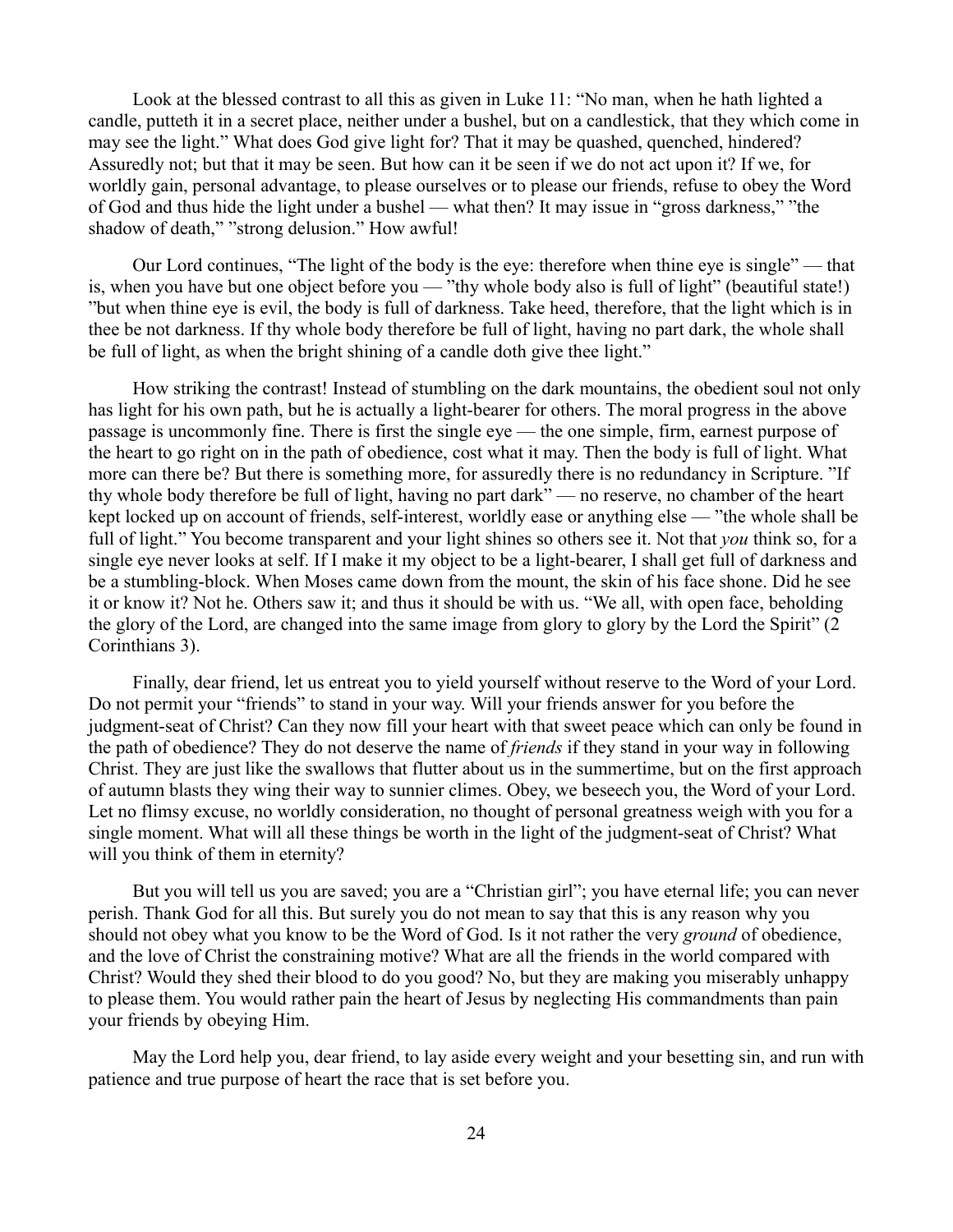Few things are more solemn than to resist light. Look again at that most weighty passage in Jeremiah 13. "Give glory to the Lord your God before He cause darkness and before your feet stumble on the dark mountains, and while ye look for light, He turn it into the shadow of death and make it gross darkness" (v. 16). There is something very awful in the thought of *God* causing darkness and turning light into the shadow of death because of our not acting on the light when He graciously gave it. The contrast of all this we have seen in that lovely passage in Luke 11: 34-36. When we act on the light which God gives, we not only are full of light ourselves, but become lightbearers for others. This is very different from stumbling on dark mountains.

We do not wonder, dear friend, at the dim twilight of which you speak. The wonder is that it is not profound darkness. It would be so but for infinite grace. But we entreat you not to hesitate a moment longer. "How long halt ye? .... I made haste and delayed not to keep Thy commandments." "Let us go forth therefore unto Him without the camp, bearing His reproach." Let nothing cause you to linger. "To obey is better than sacrifice and to hearken than the fat of rams." It is a fatal mistake to refuse to act on divinely given light under the plausible pretext of usefulness. Our usefulness consists in doing what our Lord commands. Obedience is our work. May God give you grace to be decided for Christ! May He lead you forth into that blessed sphere in which you can walk with Him, lean on Him, work for Him and find all your springs in Him! To Him we earnestly commend you

### **FICTION**

We do not see how you could sit in the presence of God and write fiction. "Speak every man truth with his neighbor" (Eph. 4: 25). Fiction is not truth, and hence we judge that a Christian should neither speak it nor write it. True, you might be able to earn money by writing works of fiction and spend that money for the Lord, but does the Lord want money earned by writing what is not true? Are we to do evil that good may come?

It is evident, dear friend, that you have misgivings in your mind, and we do not wonder. We fully enter into your remark as to the numbers who are neglecting their Bibles for worthless and worse than worthless fiction. Indeed not only is the Bible neglected, but even works of solid information are laid aside for light and corrupting literature which is only fit to be thrown into the fire. We deeply feel the need of vigilance on the part of Christian parents, guardians and teachers to guard our young people from the demoralizing influence of much of the literature of the present day. We would feel bound to preserve our children's bodies from poisonous drugs; ought we not to preserve their minds from poisonous books?

#### "**THE UNPARDONABLE SIN"**

There are very false notions afloat as to the point to which you call our attention, and many like yourself are troubled thereby. We are continually asked about the "unpardonable sin" and the "sin against the Holy Spirit." If you read carefully Matthew 12: 24-32 you will see that our Lord speaks of "blasphemy against the Holy Spirit" of which the apostate Jews were guilty. For this there was and could be no forgiveness. What could be done for those who not only rejected the Son but resisted the Holy Spirit and attributed His blessed operation to Beelzebub? They could neither be forgiven in the "age" of the law nor in that of Messiah. In short, it is wholly a question in this scripture of the apostate nation of Israel given over to hopeless perdition. We know that, just before the opening of the millennial age, there will be a repentant remnant for whom a fountain shall be opened and who shall be the nucleus of the restored nation. But this is far too wide a subject to enter upon here. We merely add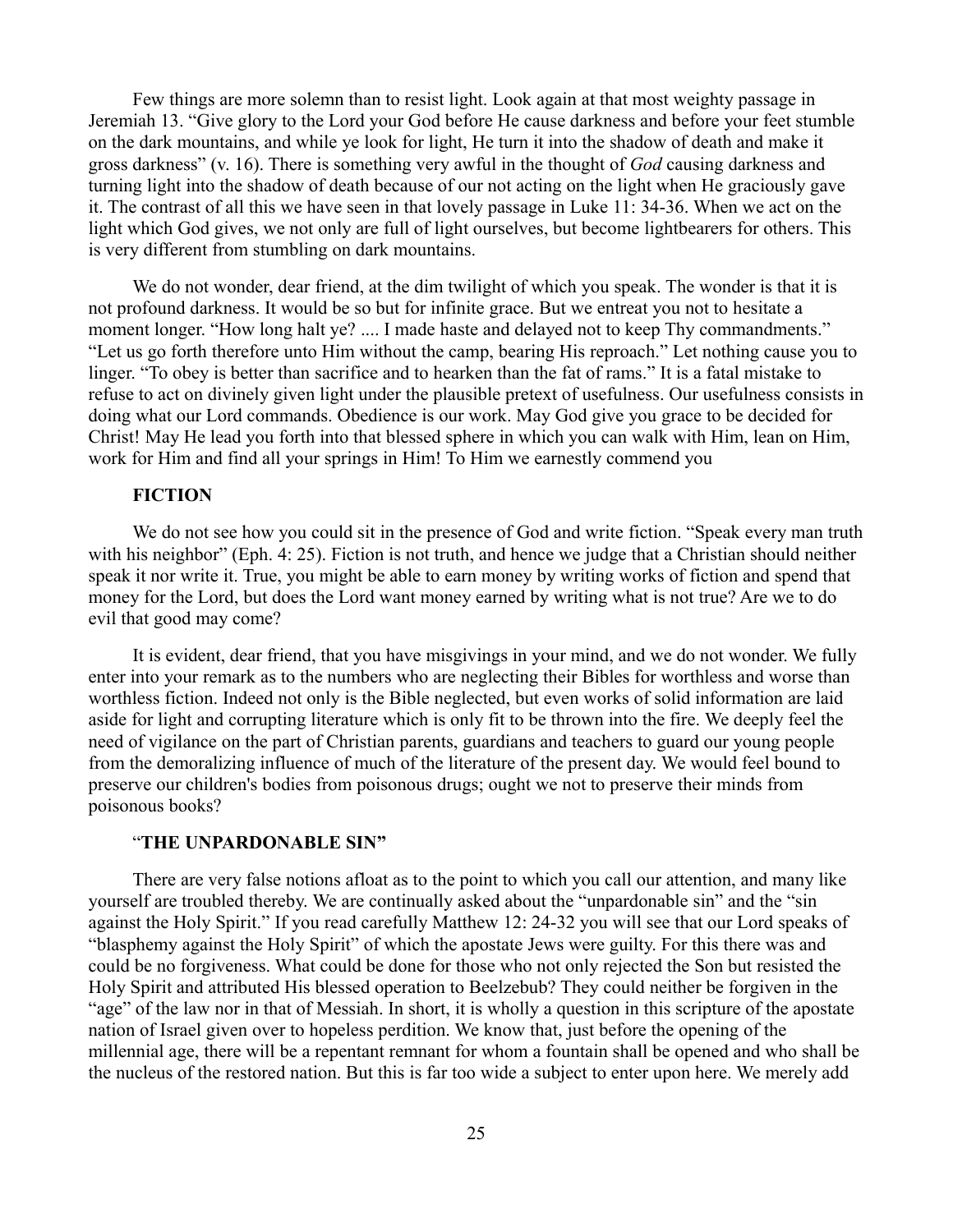that we judge it to be a temptation of Satan to lead you to imagine that you have committed "the unpardonable sin." You may rest assured, dear friend, that you have never been guilty of any sin which cannot be cancelled by that blood which cleanses us from *all* sin.

Many find difficulty in 1 John 5: 16. "There is a sin unto death." This we believe to be a question of God's governmental dealings. We learn from 1 Corinthians 11 that God visits His people with sickness and even physical death because of their ways, but in neither of these passages is there any thought of "an unpardonable sin." We do not believe that any sinner in this acceptable year, this day of salvation, is beyond the reach of the pardoning love of God and the atoning blood of Jesus. Those who reject the gospel shall be given over to "a strong delusion" (2 Thess. 2: 10-12). But that terrible moment has not yet arrived. "The day of vengeance" is held back in God's longsuffering mercy.

## **REPENTANCE AND CONVERSION**

Repentance involves the moral judgment of ourselves under the action of the Word of God by the power of the Holy Spirit. It is the discovery of our utter sinfulness, guilt and ruin, our hopeless bankruptcy, our undone condition. It expresses itself in these glowing words of Isaiah, "Woe is me; I am undone," and in that touching utterance of Peter, "Depart from me, for I am a sinful man, O Lord." Repentance is an abiding necessity for the sinner, and the deeper it is the better. It is the ploughshare entering the soul and turning up the fallow ground. The ploughshare is not the seed, but the deeper the furrow, the stronger the root. We delight in a deep work of repentance in the soul. We fear there is far too little of it in what is called revival work. Men are so anxious to simplify the gospel and make salvation easy, that they fail to press upon the sinner's conscience the claims of truth and righteousness.

No doubt salvation is as free as the grace of God can make it. Moreover, it is all of God from first to last. God is its source, Christ its channel, the Holy Spirit its power of application and enjoyment. All this is blessedly true, but we must never forget that man is a responsible being, a guilty sinner commanded to repent and turn to God. It is not that repentance has any saving virtue in it. As well might we assert that the feelings of a drowning man could save him from drowning or that a man could make a fortune by a deed of bankruptcy filed against him. Salvation is wholly of grace; it is of the Lord in its every stage and every aspect. We cannot be too emphatic in the statement of all this, but at the same time we must remember that our blessed Lord and His apostles constantly urged upon men, both Jews and Gentiles, the solemn duty of repentance.

There is a vast amount of bad teaching on the subject, a great deal of legality and cloudiness whereby the blessed gospel of the grace of God is sadly obscured. The soul is led to build upon its own exercises instead of on the finished work of Christ — to be occupied with a certain process, on the depth of which depends its title to come to Jesus. In short, repentance is viewed as a sort of good work instead of the painful discovery that all our works are bad and our nature incorrigible. Still, we must be careful in guarding the truth of God. While utterly repudiating Christendom's false teaching on the important subject of repentance, we must not run into the mischievous extreme of denying its abiding and universal necessity.

Take a case. There are two men in a lifeboat; one was picked up after two hours' of terrible struggle with the waves, in the most awful mental agony through fear of death. The other was picked off the wreck a few minutes after she struck the reef and hardly had time to feel his danger. Both are in the lifeboat; both are safe, the one as safe as the other. They are saved by the lifeboat. It is not a question of their previous feelings, but simply of their being in the lifeboat.